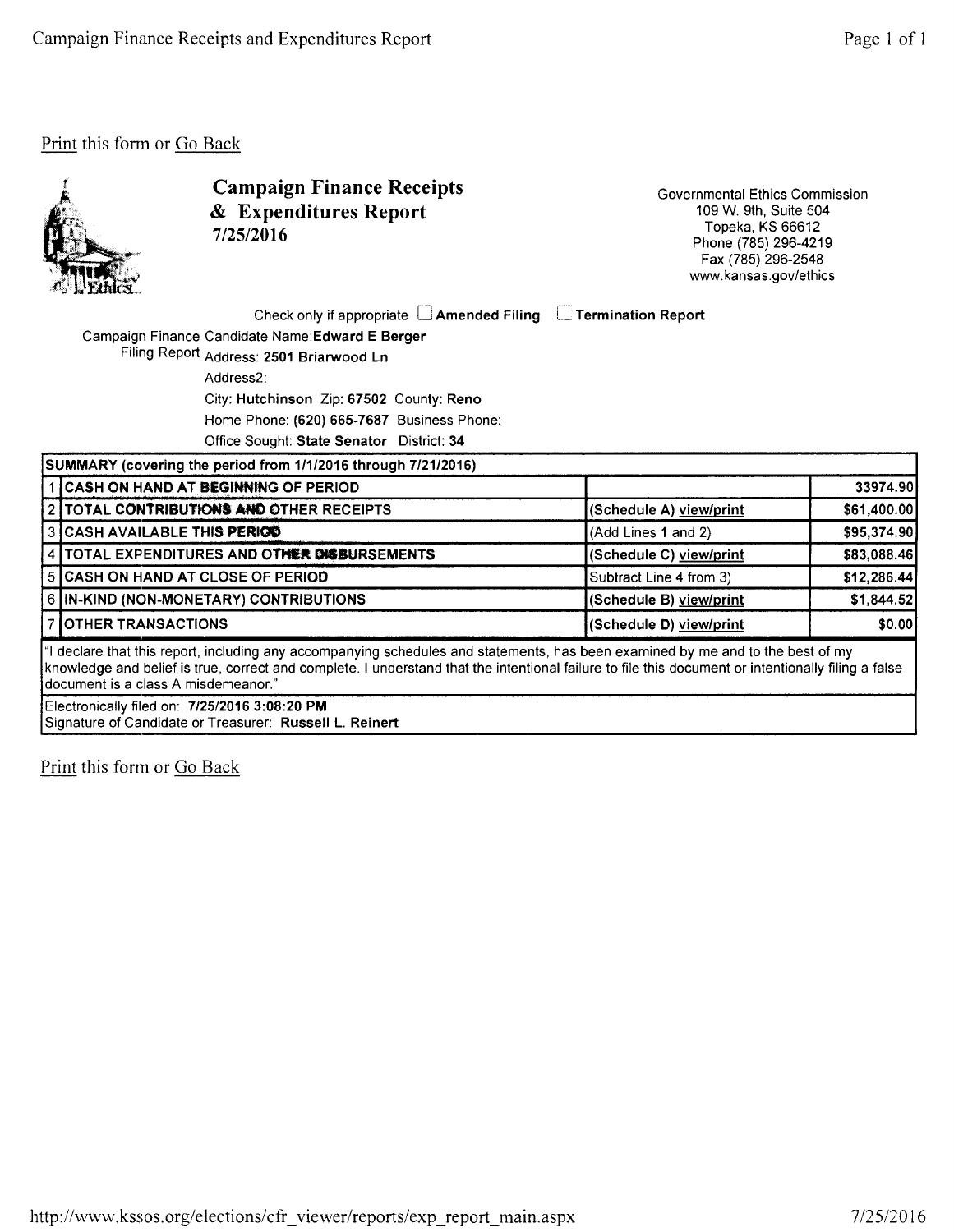# SCHEDULE A

# CONTRIBUTIONS AND OTHER RECEIPTS

| Date     | <b>Name and Address</b><br>of Contributor                                   | <b>Type of Payment</b><br>Cash, Check, Loan, Other | <b>Occupation And</b><br><b>Industry of Individual</b><br><b>Giving</b><br>More Than \$150 | Amount      |
|----------|-----------------------------------------------------------------------------|----------------------------------------------------|--------------------------------------------------------------------------------------------|-------------|
| 07/21/16 | <b>Esther Smith</b><br>700 Montery Pl Apt 522<br>Hutchinson KS 67502        | Check                                              |                                                                                            | \$25.00     |
| 07/21/16 | Central States Recovery, Inc<br>PO Box 3130<br>Hutchinson KS 67504-<br>3130 | Check                                              |                                                                                            | \$300.00    |
| 07/21/16 | R&J Investments, LLC<br>3015 E Douglas Ave<br>Wichita KS 67211              | Check                                              |                                                                                            | \$1,000.00  |
| 07/21/16 | <b>Edward Hobart</b><br>4509 Winged Foot Dr<br>Hutchinson KS 67502          | E Funds                                            | Physician                                                                                  | \$250.00    |
| 07/20/16 | Wheat State Investments,<br>Inc<br>3220 E Coral Dr<br>Andover KS 67002      | Check                                              |                                                                                            | \$1,000.00] |
| 07/19/16 | Gary Witham<br>22 Prairie Dunes Dr<br>Hutchinson KS 67502                   | Check                                              | Retired Accountant                                                                         | \$200.00    |
| 07/19/16 | Dayna Richardson<br>37 Tomahawk Rd<br>Hutchinson KS 67502                   | E Funds                                            | Retired Educator                                                                           | \$200.00    |
| 07/18/16 | Donna Wartman<br>8 Tomahawk Rd<br>Hutchinson KS 67502                       | E Funds                                            |                                                                                            | \$100.00    |
| 07/18/16 | Michael Hull<br>PO Box 471<br>Sedgwick KS 67135                             | Check                                              |                                                                                            | \$100.00    |
| 07/18/16 | <b>Edward Berger</b><br>2501 Briarwood<br>Hutchinson KS 67502               | Check                                              | Consultant                                                                                 | \$1,000.00  |
| 07/16/16 | Pediatric Dentistry, LLC<br>1311 Wheatland Dr<br>Hutchinson KS 67502        | Check                                              |                                                                                            | \$50.00     |
|          |                                                                             |                                                    |                                                                                            |             |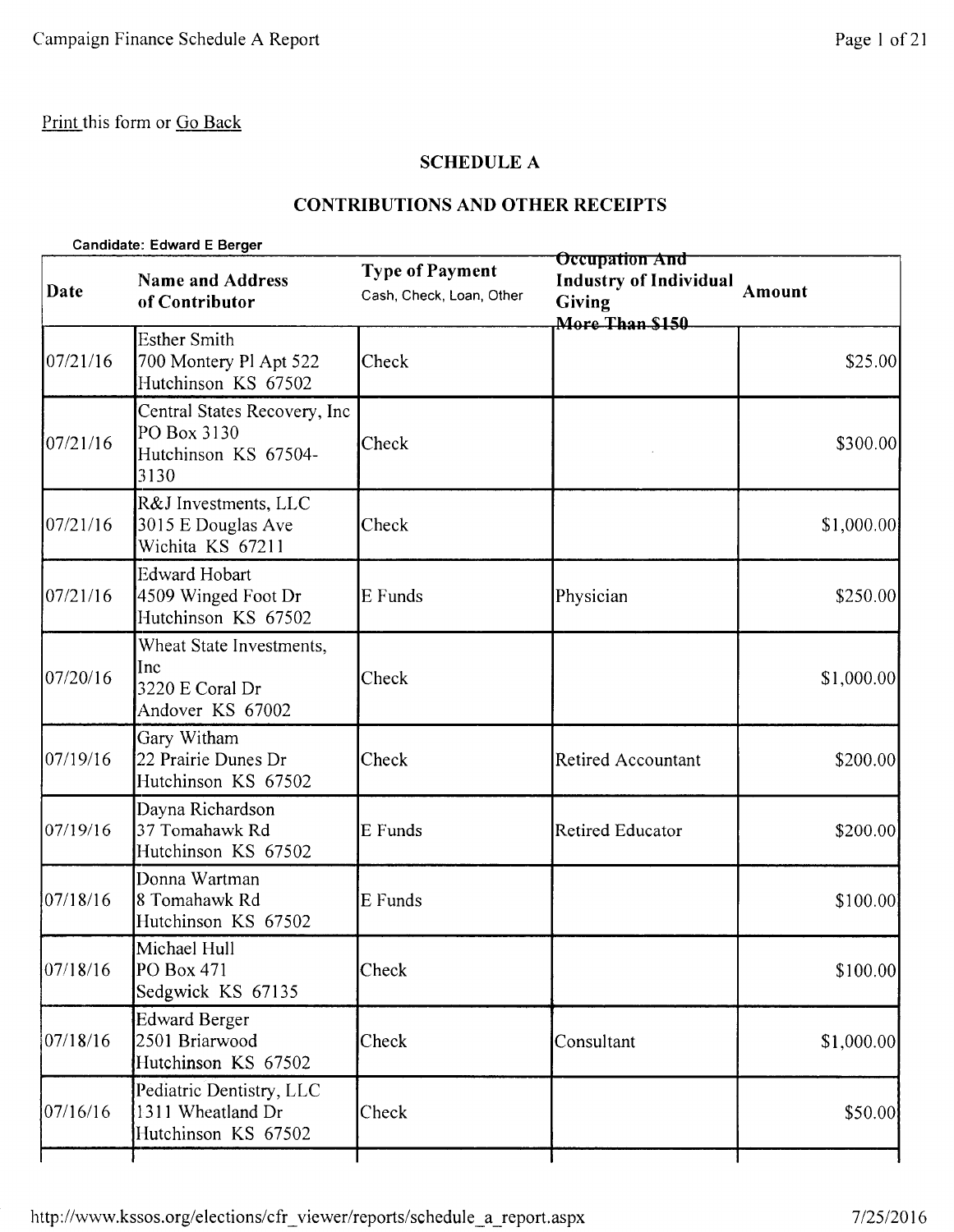| 07/15/16   | <b>Bruce Ham</b><br>305 1/2 W 25th Ave<br>Hutchinson KS 67502     | Check   |                      | \$30.00   |
|------------|-------------------------------------------------------------------|---------|----------------------|-----------|
| 07/15/16   | Karen Boston<br>3812 Prairie Hills Dr<br>Hutchinson KS 67502      | Check   |                      | \$50.00   |
| 07/15/16   | Terry McLaughlin<br>Not Available<br>Not Available NA             | E Funds |                      | \$10.00   |
| 07/14/16   | Theron Salyer<br>5710 Highland Dr<br>Hutchinson KS 67502          | Check   |                      | \$50.00   |
| 07/13/16   | Jeanette Marks<br>203 S Mardis St<br>Sylvia KS 67581              | Check   |                      | \$50.00   |
| 07/13/16   | Chris Newton<br>2904 N Meadowlake<br>Hutchinson KS 67502          | Check   | Educator             | \$500.00  |
| 07/13/16   | Shannon Bohm<br>201 Silkstone<br>Hutto TX 78634                   | E Funds | Architect            | \$150.00  |
| 07/12/16   | Nicholas Jefferson<br>1918 SW Lincoln St<br>Topeka KS 66604       | E Funds |                      | \$25.00   |
| 07/11/16   | Reginald Robinson<br>4210 W 13th St<br>Lawrence KS 66049          | E Funds | University Professor | \$300.00  |
| 07/11/16   | Kenneth Eckrote<br>3707 Ashbury Dr Apt 107<br>Hutchinson KS 67502 | Check   |                      | \$50.00   |
| 07/11/16   | Arnita Haury<br>7913 SW 24th<br>Halstead KS 67056                 | Check   |                      | \$50.00   |
| [07/11/16] | Jack Mace<br>914 E 32nd Ave<br>Hutchinson KS 67502                | Check   |                      | \$15.00   |
| 07/11/16   | Sarah McKinnon<br>PO Box 384<br>Buhler KS 67522                   | Check   |                      | \$100.00] |
| 07/11/16   | M. Jay Brown<br>511 E 24th Ave<br>Hutchinson KS 67502             | Check   |                      | \$100.00  |
| 07/11/16   | Nancy Self<br>122 W 15th Ave<br>Hutchinson KS 67501               | Check   |                      | \$100.00  |
|            |                                                                   |         |                      |           |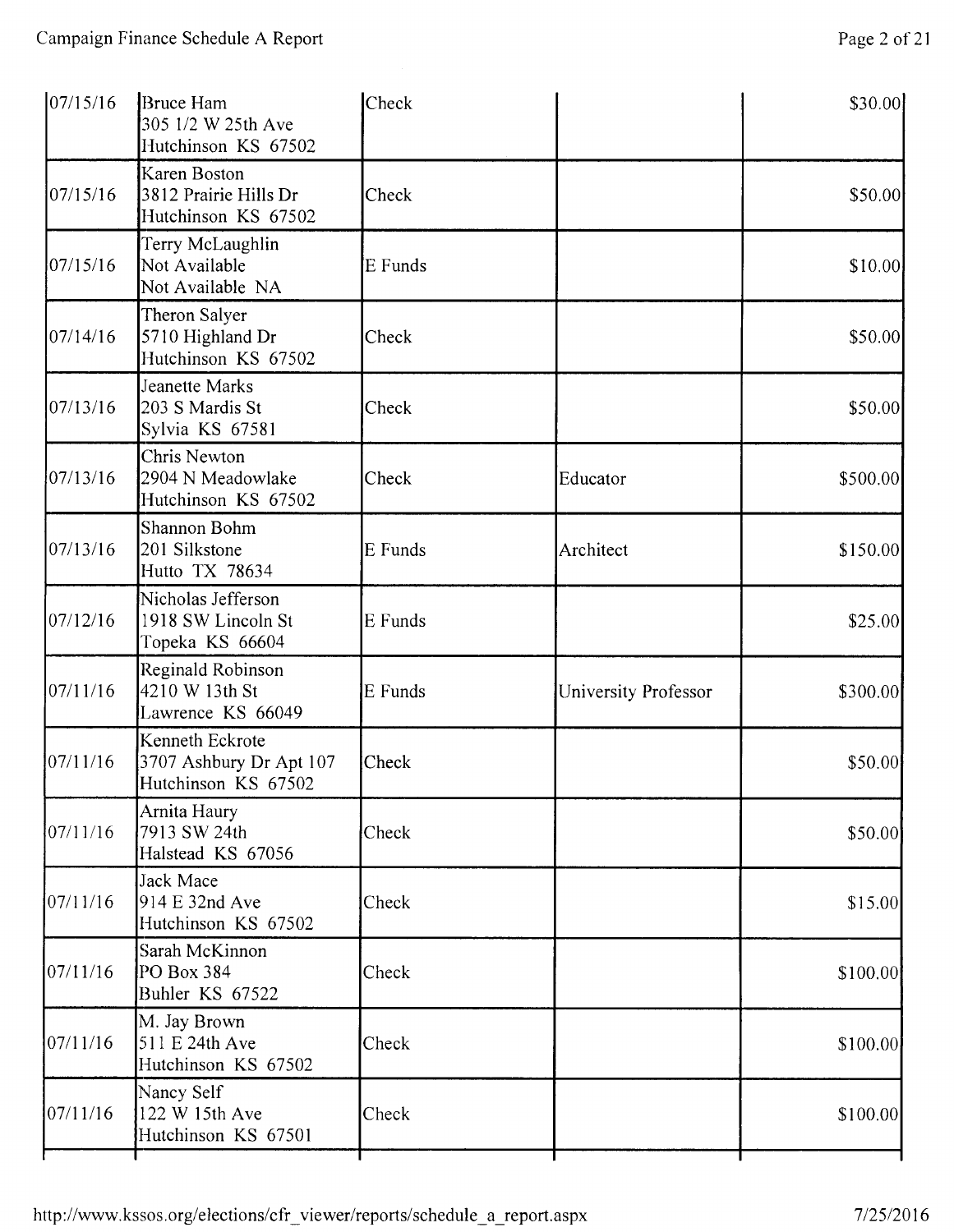| 07/09/16 | Janet Svoboda<br>2020 N. Madison St.<br>Hutchinson IN 67502                                       | Check   |                         | \$100.00    |
|----------|---------------------------------------------------------------------------------------------------|---------|-------------------------|-------------|
| 07/09/16 | Jon Davis<br>200 Cochise Trail<br>Hutchinson KS 67502                                             | Check   |                         | \$100.00]   |
| 07/09/16 | Earl McVicker<br>2900 Lucille<br>Hutchinson KS 67502                                              | Check   | Banker                  | \$200.00    |
| 07/08/16 | Angela Dillon<br>3801 Jupiter Hills Dr<br>Hutchinson KS 67502                                     | Check   | <b>Restaurant Owner</b> | \$1,000.00  |
| 07/08/16 | David Dick<br>1031 Wheatland Dr<br>Buhler KS 67522                                                | E Funds | Banker                  | \$150.00    |
| 07/07/16 | Lona Hinshaw<br>2402 N Hendricks St<br>Hutchinson KS 67502                                        | Check   | Registered Nurse        | \$600.00    |
| 07/06/16 | Elizabeth Skehan<br>604 Newport Rd<br>Hutchinson KS 67502                                         | Check   |                         | \$50.00     |
| 07/06/16 | Tammy Dillon<br>4611 Winged Foot Dr<br>Hutchinson KS 67502                                        | Check   | Community Volunteer     | \$1,000.00  |
| 07/05/16 | Pat Siemens<br>1310 Bristol Rd.<br>Hutchinson KS 67502                                            | Check   | Retired Educator        | \$50.00     |
| 07/03/16 | Kansas Association for<br>Responsible Liquor Laws,<br>Inc.<br>919 S Kansas Ave<br>Topeka KS 66612 | Check   |                         | \$250.00    |
| 07/03/16 | A.M. Cohron & Son, Inc.<br>PO Box 479<br>Atlantic IA 50022                                        | Check   |                         | \$1,000.00  |
| 07/03/16 | Dustrol, Inc.<br>PO Box 309<br>Towanda KS 67144-0309                                              | Check   |                         | \$1,000.00  |
| 07/03/16 | Hall Brothers, Inc.<br>1196 E Pony Express Hwy<br>PO Box 166<br>Marysville KS 66508               | Check   |                         | \$1,000.00] |
| 07/03/16 | <b>Midwest Minerals</b><br>PO Box 412<br>Pittsburg KS 66762                                       | Check   |                         | \$1,000.00] |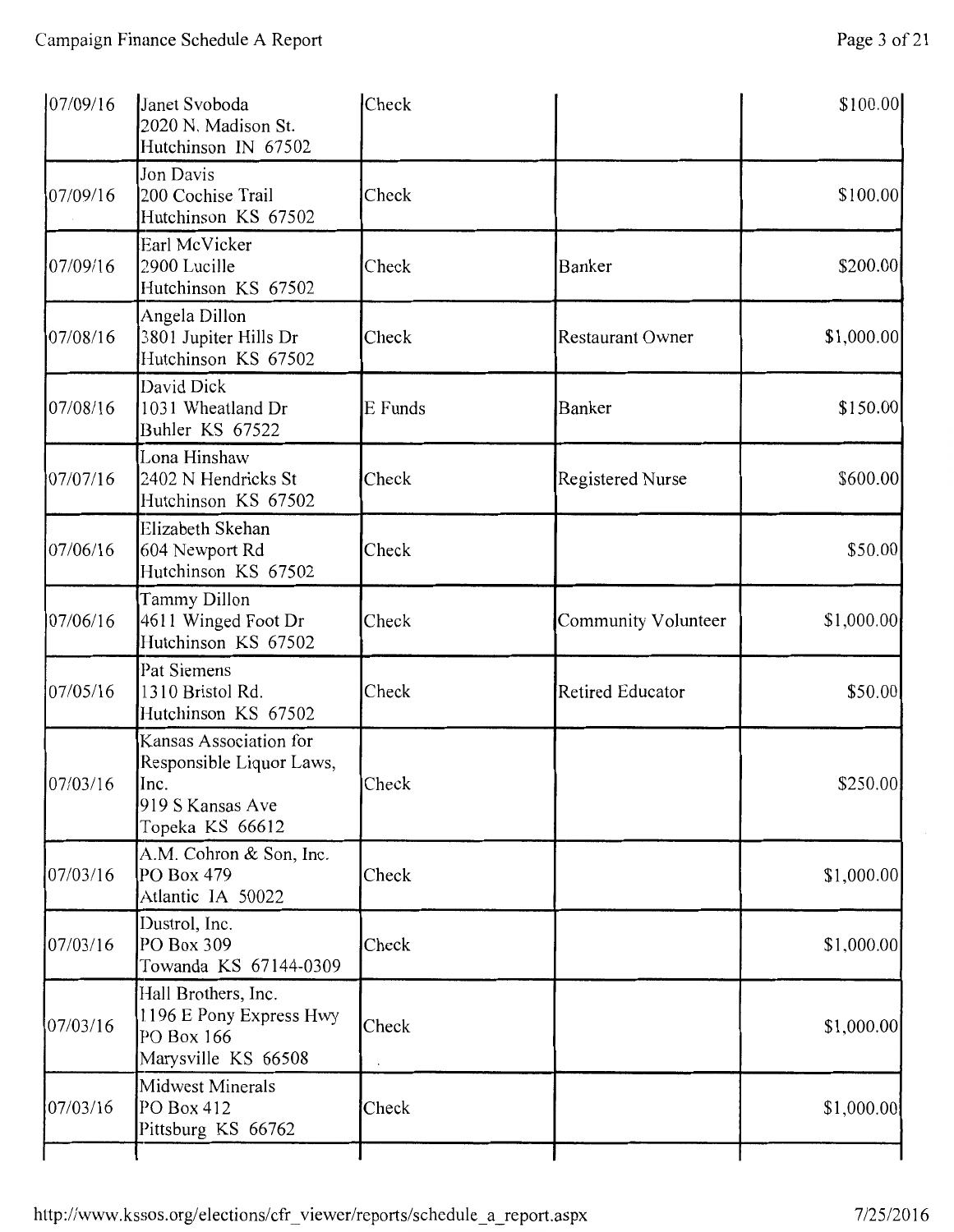$\ddot{\phantom{a}}$ 

| 07/03/16 | Michael Lamb<br>824 E Ave B<br>Hutchinson KS 67501             | E Funds |                                              | \$10.00    |
|----------|----------------------------------------------------------------|---------|----------------------------------------------|------------|
| 07/02/16 | Michael Juby<br>7208 Magnolia Way<br>Hutchinson KS 67502       | Check   |                                              | \$25.00]   |
| 07/02/16 | Hal Dick<br>105 Kisiwa<br>Hutchinson KS 67502                  | Check   |                                              | \$25.00    |
| 07/01/16 | Cynthia Allen<br>3405 Arrowhead Dr<br>Hutchinson KS 67502      | Check   |                                              | \$50.00    |
| 07/01/16 | Marlys Bernard<br>707 W 20th Ave<br>Hutchinson KS 67502        | Check   |                                              | \$50.00    |
| 07/01/16 | Elwin Cabbage<br>102 W. 18th Ave.<br>Hutchinson KS 67502       | Check   | Attorney                                     | \$100.00   |
| 07/01/16 | Ellen Gorsky<br>3306 Thunderbird Dr<br>Hutchinson KS 67502     | Check   |                                              | \$100.00   |
| 07/01/16 | Sherry Mundhenke<br>21 Prairie Dunes Dr<br>Hutchinson KS 67502 | Check   |                                              | \$100.00   |
| 07/01/16 | Marge Pankratz<br>2521 Briarwood Ln<br>Hutchinson KS 67502     | Check   | Homemaker                                    | \$200.00   |
| 07/01/16 | Kent Longnecker<br>106 W 19th Ave<br>Hutchinson KS 67502       | Check   | <b>Business Consultant</b>                   | \$500.00   |
| 07/01/16 | Peg Stephens<br>4 Beechwood Ln<br>Hutchinson KS 67502          | Check   | <b>Retired Beer</b><br>Distribotor Executive | \$500.00   |
| 07/01/16 | LRICo Services LLC<br>2416 E 37th St N<br>Wichita KS 67219     | Check   |                                              | \$1,000.00 |
| 07/01/16 | Sarah Blake<br>902 31st Terrace<br>Hutchinson KS 67502         | Cash    |                                              | \$20.00    |
| 07/01/16 | Sandra Ball<br>3 Pepperwood<br>Hutchinson KS 67502             | Check   |                                              | \$120.00   |
| 07/01/16 | Kansas National Education<br>Association                       | Check   |                                              | \$1,000.00 |
|          |                                                                |         |                                              |            |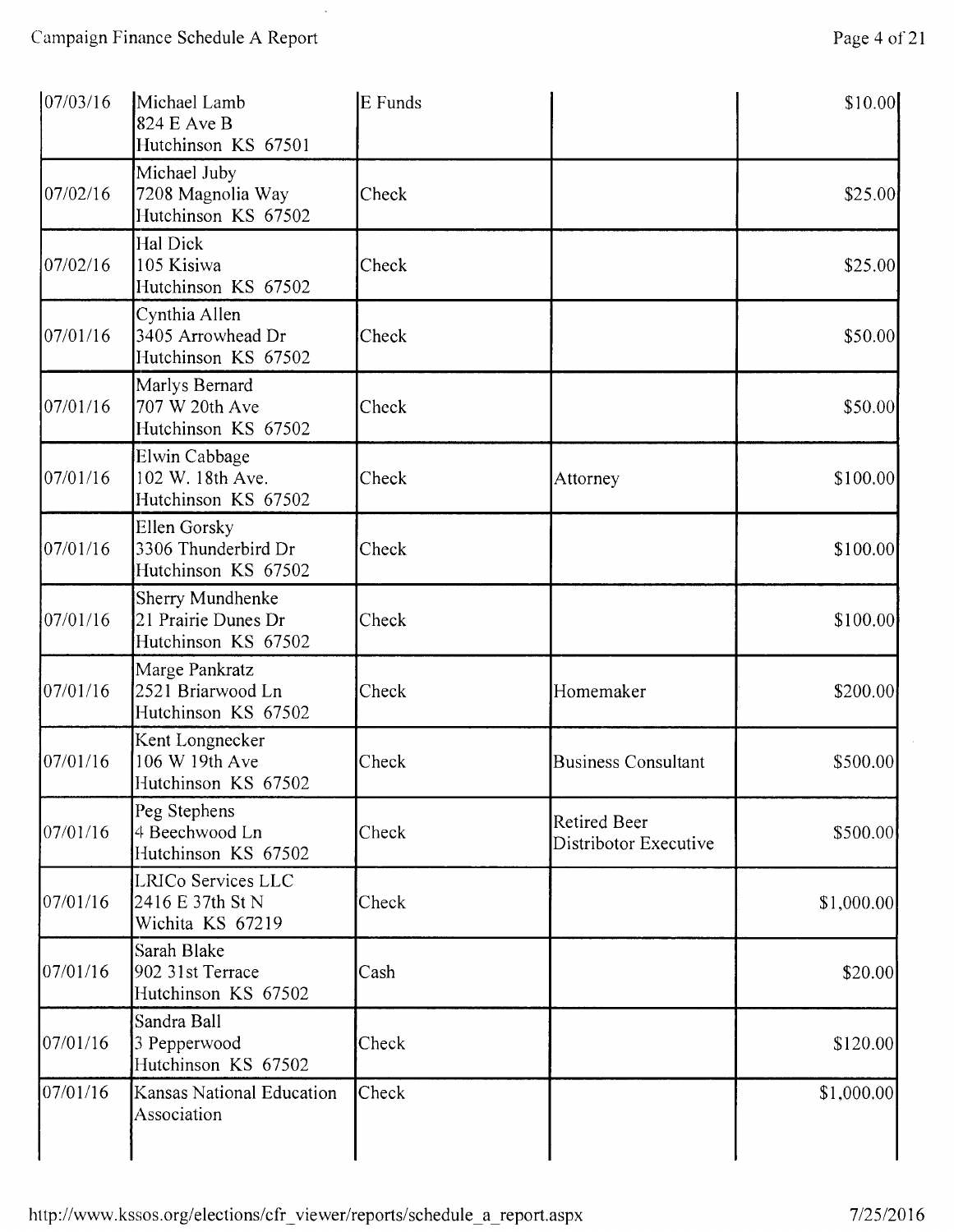|          | 715 SW 10th Ave<br>Topeka KS 66612                                              |       |                                    |           |
|----------|---------------------------------------------------------------------------------|-------|------------------------------------|-----------|
| 06/29/16 | Linda Dahm<br>2400 Hawthorne Ln<br>Hutchinson KS 67502                          | Check | Executive                          | \$100.00  |
| 06/29/16 | Carolyn Patterson<br>9 Downing Rd<br>Hutchinson KS 67502                        | Check |                                    | \$100.00] |
| 06/29/16 | Mark Fesen<br>2609 Linksland Dr<br>Hutchinson KS 67502                          | Check | Physician                          | \$200.00  |
| 06/29/16 | Sandy Siegfried<br>201 Cochise Trail<br>Hutchinson KS 67502                     | Check | <b>Retired Restaurant</b><br>Onwer | \$400.00  |
| 06/29/16 | Kenneth Trickle<br>2136 Hillside Drive<br>Salina KS 67401                       | Check | Minister                           | \$500.00  |
| 06/29/16 | Cynthia Broxterman<br>3806 Prairie Hills Dr<br>Hutchinson KS 67502              | Check |                                    | \$100.00  |
| 06/29/16 | <b>Stanton Barker</b><br>1 Prairie Dunes Dr<br>Hutchinson KS 67502              | Check |                                    | \$100.00] |
| 06/29/16 | Jo Wooderson<br>203 W 29th Ave<br>Hutchinson KS 67502                           | Check | Liquor Store Manager               | \$500.00  |
| 06/28/16 | Midway Motors Hutchinson<br>Chevrolet<br>1200 E 30th Ave<br>Hutchinson KS 67502 | Check |                                    | \$500.00  |
| 06/28/16 | Roger Field<br>2712 Heather Pkwy<br>Hutchinson KS 67502                         | Check | <b>CPA</b>                         | \$500.00  |
| 06/27/16 | Nancy Hageman<br>1730 N Spruce<br>Kingman KS 67068                              | Check |                                    | \$25.00   |
| 06/27/16 | <b>Elizabeth Stevens</b><br>210 Hehrt Rd<br>Manhattan KS 66502                  | Check |                                    | \$50.00   |
| 06/27/16 | Mary Copelen<br>122 Carlton Rd<br>Hutchinson KS 67502                           | Check |                                    | \$100.00] |
| 06/27/16 | Eileen Hawkins<br>PO Box 381<br>Kingman KS 67068                                | Check |                                    | \$100.00  |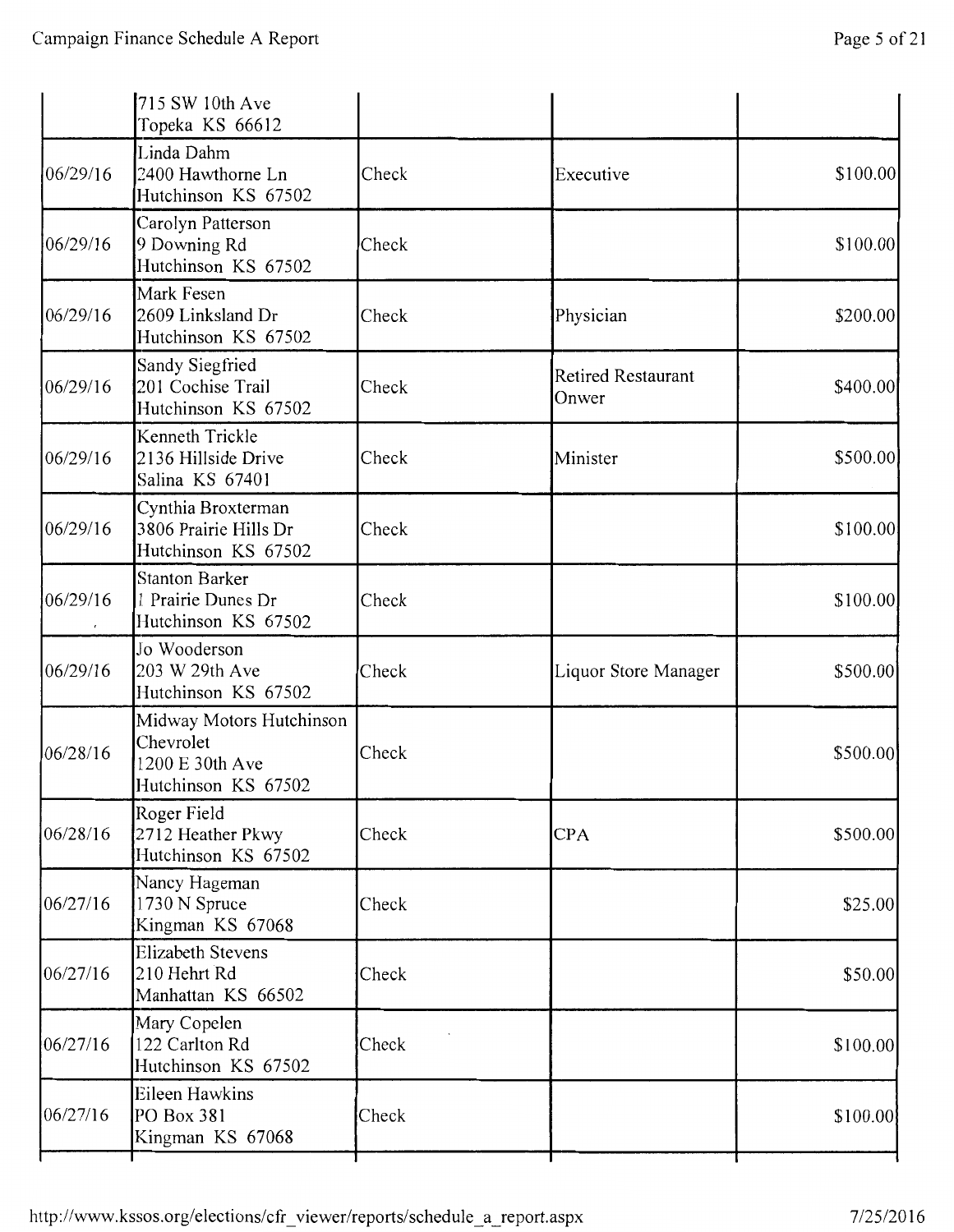| Steven Howey<br>401 E 16th Ave<br>Hutchinson KS 67501                  | Check   |                        | \$100.00   |
|------------------------------------------------------------------------|---------|------------------------|------------|
| <b>Brent Anderson</b><br>312 E 13th Ave<br>Hutchinson KS 67501         | Check   | Executive              | \$200.00   |
| William Davis<br>3103 Nutmeg Lane<br>Hutchinson KS 67502               | Check   | Physician              | \$500.00   |
| Gayla Moeckel<br>9118 S Netherland Rd<br>Sylvia KS 67581               | Check   | Agribusiness           | \$500.00   |
| Patrick Maloney<br>1740 N. Spruce St.<br>Kingman KS 67068              | Check   | Farmer/Rancher         | \$500.00   |
| Jane Dronberger<br>3010 Nutmeg Ln.<br>Hutchinson KS 67502              | Check   | <b>Retired Teacher</b> | \$900.00   |
| Barkley Plumbing Corp.<br>938 Corey Rd<br>Hutchinson KS 67501          | Check   |                        | \$1,000.00 |
| <b>Russell Reinert</b><br>2603 Heather Pkwy<br>Hutchinson KS 67502     | Check   | Consultant             | \$250.00   |
| Daniel Kerr<br>5410 Canterbury<br>Fairway KS 66205                     | E Funds |                        | \$75.00    |
| Victor Gomez<br>287 NE 50th St<br>Kingman KS 67068                     | E Funds |                        | \$30.00    |
| John Summervill<br>24 Meadowlark Lane<br>Hutchinson KS 67502           | Check   |                        | \$25.00    |
| James Stringer<br>1015 W 17th Ave<br>Hutchinson KS 67501               | Check   |                        | \$50.00]   |
| John Shaffer<br>3916 Meadow Ridge Ln<br>Hutchinson KS 67502            | Check   | Attorney               | \$100.00   |
| <b>Elizabeth Peirce</b><br>2813 Westminister Dr<br>Hutchinson KS 67502 | Check   |                        | \$100.00   |
| William McKay<br>1829 N Monroe<br>Hutchinson KS 67502                  | Check   |                        | \$100.00   |
|                                                                        |         |                        |            |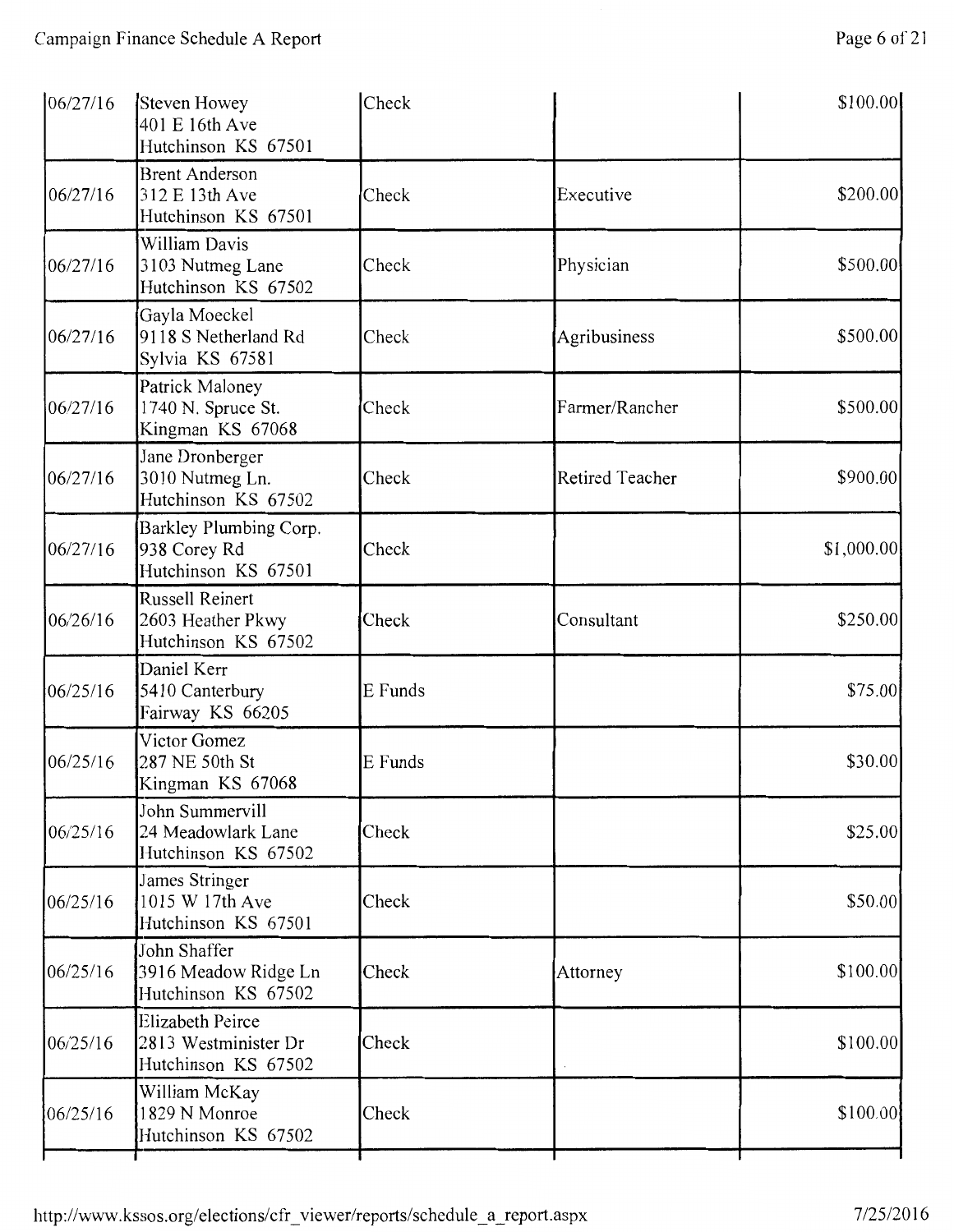| 06/24/16 | Kevin Abbott<br>111 Thunderbird Dr<br>Hutchinson KS 67502           | Check   |                           | \$100.00    |
|----------|---------------------------------------------------------------------|---------|---------------------------|-------------|
| 06/24/16 | Gregory Henne<br>2602 Arizona<br>Hutchinson KS 67502                | Check   | <b>CPA</b>                | \$150.00    |
| 06/24/16 | Doris Sutton<br>2705 Derenda Dr<br>Hutchinson KS 67502              | Check   | Retired                   | \$100.00    |
| 06/24/16 | Kim Steinle<br>602 W 17th Ave<br>Hutchinson KS 67501                | Check   | School Teacher            | \$200.00    |
| 06/24/16 | Sheldon Steinle<br>602 W 17th Ave<br>Hutchinson KS 67501            | Check   | Attorney                  | \$200.00    |
| 06/24/16 | Dan Naccarato<br>1011 E 22nd Ave<br>Hutchinson KS 67502             | Check   |                           | \$100.00]   |
| 06/24/16 | Sharon Kimbell<br>63 Willowbrook Rd<br>Hutchinson KS 67502          | Check   | Investor                  | \$1,000.00] |
| 06/24/16 | Ron Sellers<br>3400 Thunderbird Dr<br>Hutchinson KS 67502           | Check   | Sign Company<br>Executive | \$1,000.00  |
| 06/23/16 | <b>Brian Denney</b><br>7301 Holly Way<br>Hutchinson KS 67502        | E Funds |                           | \$50.00     |
| 06/22/16 | Debbie Cowl<br>4806 E 28th Ave<br>Hutchinson KS 67502               | E Funds |                           | \$100.00    |
| 06/22/16 | Dennis Albright<br>1234 North Pine St<br>Kingman KS 67068           | E Funds |                           | \$100.00    |
| 06/22/16 | Gust Orthodontics, PA<br>1000 E 30th Ave<br>Hutchinson KS 67502     | Check   |                           | \$250.00    |
| 06/21/16 | Lathrop & Gage, LLP<br>2345 Grand Boulevard<br>Kansas City MO 64108 | Check   |                           | \$250.00    |
| 06/21/16 | Kansas Hospital Association<br>215 S E 8th Ave<br>Topeka KS 66603   | Check   |                           | \$1,000.00  |
| 06/21/16 | Robert Poulseen<br>PO Box 306<br>Buhler KS 67522                    | Check   |                           | \$25.00     |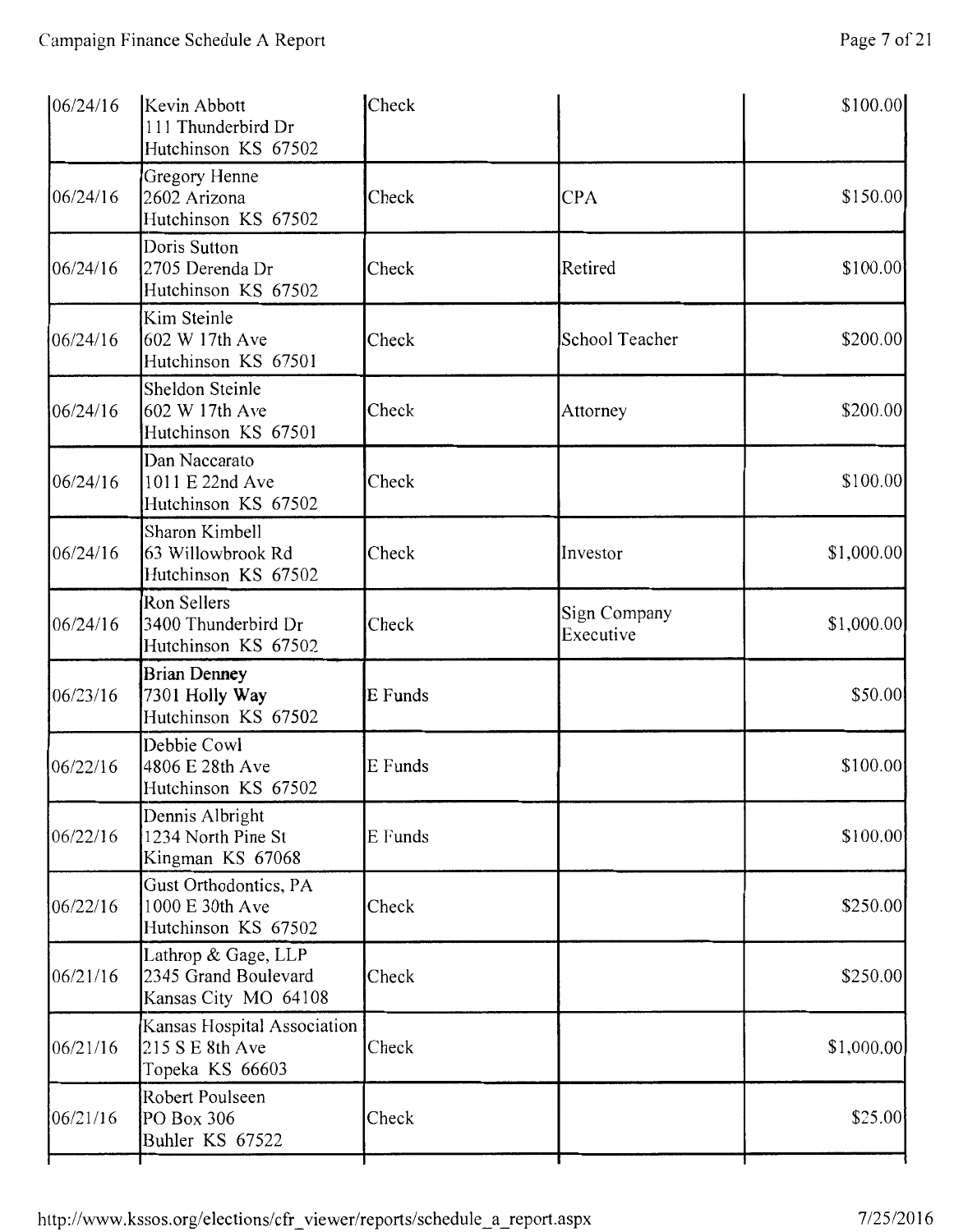| 06/21/16 | Trudy Stucky<br>56 Pepperwood Ln<br>Hutchinson KS 67502          | Check   | Homemaker                    | \$250.00   |
|----------|------------------------------------------------------------------|---------|------------------------------|------------|
| 06/20/16 | Letitia Petitjean<br>4312 Spyglass Dr<br>Hutchinson KS 67502     | Check   | School Teacher               | \$150.00   |
| 06/20/16 | Francis Depenbusch<br>9 Prairie Dunes Dr<br>Hutchinson KS 67502  | Check   |                              | \$100.00   |
| 06/19/16 | Kay Dundas<br>2804 Dickens<br>Hutchinson KS 67502                | Check   |                              | \$100.00   |
| 06/18/16 | Harley Macklin<br>2509 Briarwood Ln<br>Hutchinson KS 67502       | Check   | Retired                      | \$250.00   |
| 06/18/16 | Sandra Macklin<br>2509 Briarwood Ln<br>Hutchinson KS 67502       | Check   | Retired                      | \$250.00   |
| 06/18/16 | Joseph Berger<br>1502 W Lake Dr<br>Greensboro NC 27408           | E Funds | Accountant                   | \$500.00   |
| 06/18/16 | Dayna Richarson<br>37 Tomahawk Rd<br>Hutchinson KS 67502         | E Funds | <b>Retired Educator</b>      | \$200.00   |
| 06/17/16 | <b>Robert Summers</b><br>411 Hyde Park Dr<br>Hutchinson KS 67502 | Check   |                              | \$100.00   |
| 06/16/16 | Richard Cooper<br>52 Willowbrook<br>Hutchinson KS 67502          | Check   | Tire Dealer Executive        | \$500.00   |
| 06/15/16 | Keith Wetzel<br>35 Linksland Dr<br>Hutchinson KS 67502           | Check   | Investor                     | \$250.00   |
| 06/14/16 | Sheila Frahm<br>410 N Grant Ave<br>Colby KS 67701                | Check   | Retired                      | \$250.00   |
| 06/14/16 | Michael Lennen<br>2124 SW Village Hall Rd<br>Topeka KS 66614     | Check   | Attorney                     | \$200.00   |
| 06/14/16 | Francis Schoepf<br>106 E 2nd St<br>Haven KS 67543                | Check   | Auto Dealership<br>Executive | \$200.00   |
| 06/11/16 | Edna Temaat<br>2802 N Van Buren St<br>Hutchinson KS 67502        | Check   | Liquor Store Owner           | \$1,000.00 |
|          |                                                                  |         |                              |            |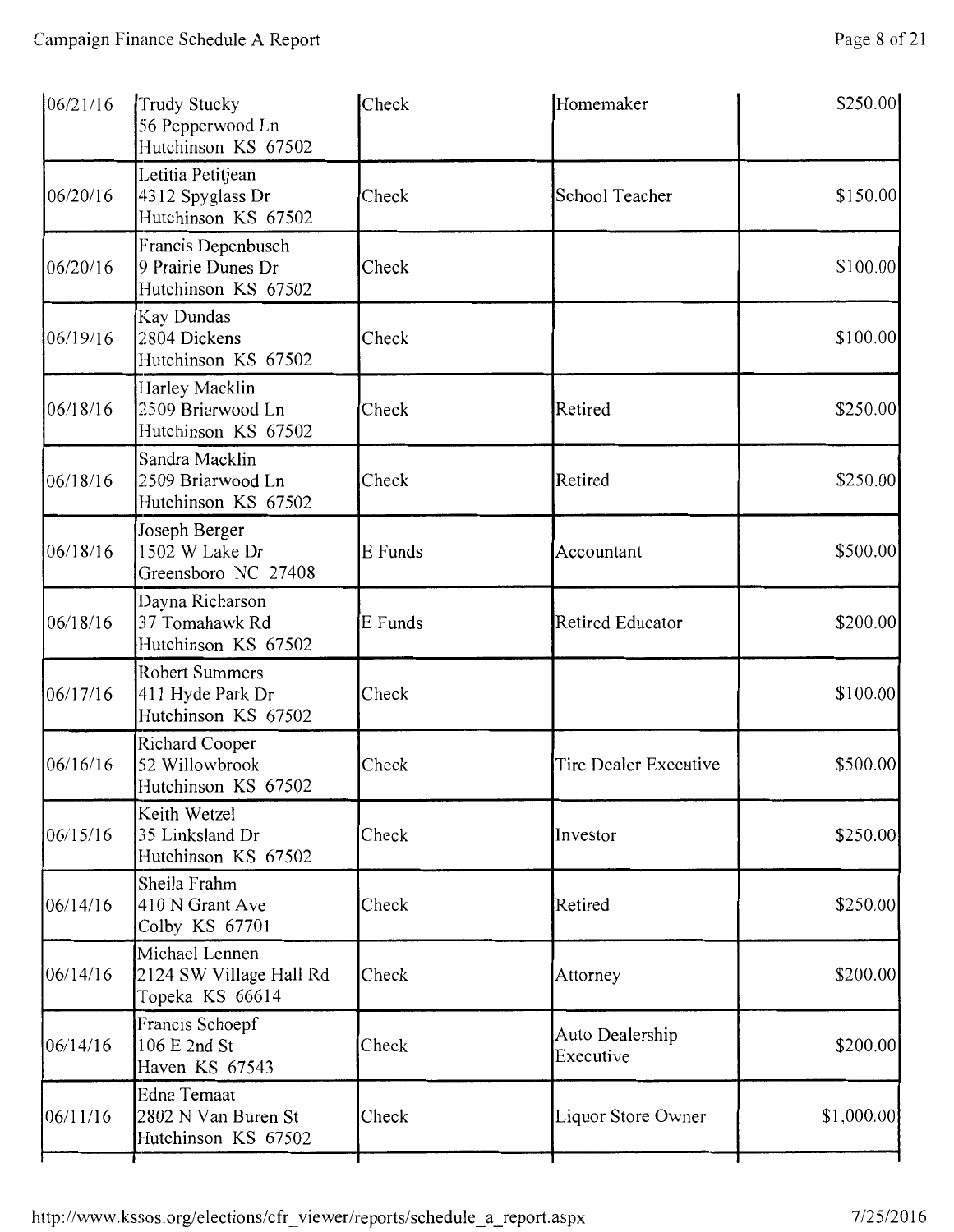| 06/11/16 | JoAnn Cole<br>117 Downing Rd<br>Hutchinson KS 67502          | Check |                                | \$100.00 |
|----------|--------------------------------------------------------------|-------|--------------------------------|----------|
| 06/11/16 | Rick Wooderson<br>203 W 29th Ave<br>Hutchinson KS 67502      | Check | Food Industry<br>Executive     | \$500.00 |
| 06/11/16 | Roy Freeman<br>3801 Shelburne Dr<br>Hutchinson KS 67502      | Check | Liquor Store Manager           | \$200.00 |
| 06/11/16 | Egbert Liquor, LLC<br>500 N Monroe St<br>Hutchinson KS 67501 | Check |                                | \$250.00 |
| 06/11/16 | William Small<br>2906 Linksland Dr<br>Hutchinson KS 67502    | Check | Life Insurance<br>Professional | \$100.00 |
| 06/11/16 | <b>Brad Rayl</b><br>6511 N Willison Rd<br>Buhler KS 67522    | Check |                                | \$100.00 |
| 06/10/16 | Keith Hughes<br>20 Prairie Dunes Dr<br>Hutchinson KS 67502   | Check | Banker                         | \$200.00 |
| 06/10/16 | James Concannon<br>950 Docking Rd<br>Topeka KS 66615         | Check | University Professor           | \$250.00 |
| 06/10/16 | Anita Haury<br>7913 SW 24th<br>Halstead KS 67056             | Check |                                | \$50.00  |
| 06/10/16 | Dorothy Barnett<br>129 W 25th Ave<br>Hutchinson KS 67502     | Check |                                | \$25.00  |
| 06/10/16 | Joyce Kelly<br>46 Willowbrok St<br>Hutchinson KS 67502       | Check |                                | \$100.00 |
| 06/10/16 | Julia Wilson<br>6442 Hickory Point Rd<br>Hutchinson KS 67502 | Check |                                | \$100.00 |
| 06/09/16 | Amanda Jackson<br>320 W 20th Ave<br>Hutchinson KS 67502      | Check |                                | \$100.00 |
| 06/09/16 | Kory Jackson<br>30 W 20th Ave<br>Hutchinson KS 67502         | Check |                                | \$100.00 |
| 06/09/16 | Martha Fee<br>607 Adair Circle<br>Hutchinson KS 67502        | Check |                                | \$100.00 |
|          |                                                              |       |                                |          |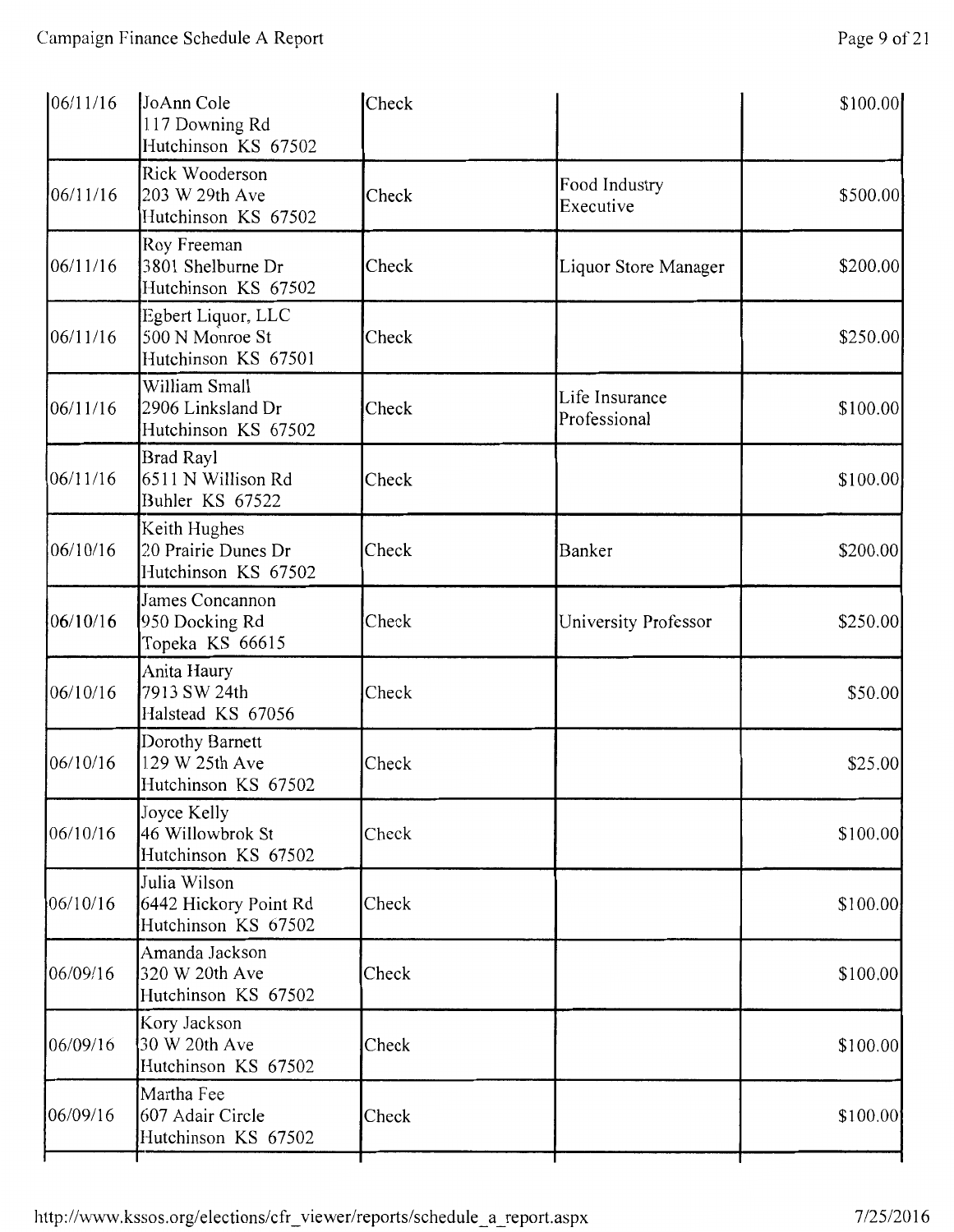| 06/08/16 | Sue Ice<br>900 Emmaline Ave<br>Newton KS 67114                   | Check | Retired                            | \$500.00  |
|----------|------------------------------------------------------------------|-------|------------------------------------|-----------|
| 06/08/16 | Ken Jorns<br>Rural Route<br>Turon KS 67500                       | Cash  |                                    | \$40.00]  |
| 06/08/16 | Anthony Finlay<br>412 E 15th Ave<br>Hutchinson KS 67501          | Check |                                    | \$100.00  |
| 06/08/16 | Lynette Lacy<br>4407 Spyglass<br>Hutchinson KS 67502             | Check | Leadership Consulting              | \$500.00  |
| 06/07/16 | <b>Richard Shank</b><br>3900 Vicksburg St<br>Hutchinson KS 67502 | Check | <b>Public Relations</b>            | \$200.00  |
| 06/06/16 | Marjory Johnson<br>102 Kisiwa Pkwy<br>Hutchinson KS 67502        | Check |                                    | \$50.00   |
| 06/06/16 | Charles Hyter<br>1112 N Monroe St<br>Hutchinson KS 67501         | Check | Retired Attorney                   | \$25.00   |
| 06/04/16 | Jack Wortman<br>8 Tomahawk<br>Hutchinson KS 67502                | Check |                                    | \$100.00  |
| 06/04/16 | Philip Mathews<br>3420 Rowland St<br>Hutchinson KS 67502         | Check |                                    | \$100.00  |
| 06/04/16 | Marjorie Blakeslee<br>28 E 28th Ave<br>Hutchinson KS 67502       | Check |                                    | \$50.00   |
| 06/04/16 | Alice Arbuckle<br>620 Montery Pl<br>Hutchinson KS 67502          | Check |                                    | \$50.00   |
| 06/04/16 | James Oswalt<br>5 Windemere Ct<br>Hutchinson KS 67502            | Check | Attorney                           | \$100.00] |
| 06/04/16 | Edward Hodgson<br>1240 28th Rd<br>Little River KS 67457          | Check |                                    | \$100.00  |
| 06/04/16 | James Shaw<br>2704 Sand Hills Ct<br>Hutchinson KS 67502          | Check | Physician                          | \$100.00] |
| 06/04/16 | Datha Burke<br>309 Kisiwa Pkwy<br>Hutchinson KS 67502            | Check | <b>Retired Energy</b><br>Executive | \$250.00  |
|          |                                                                  |       |                                    |           |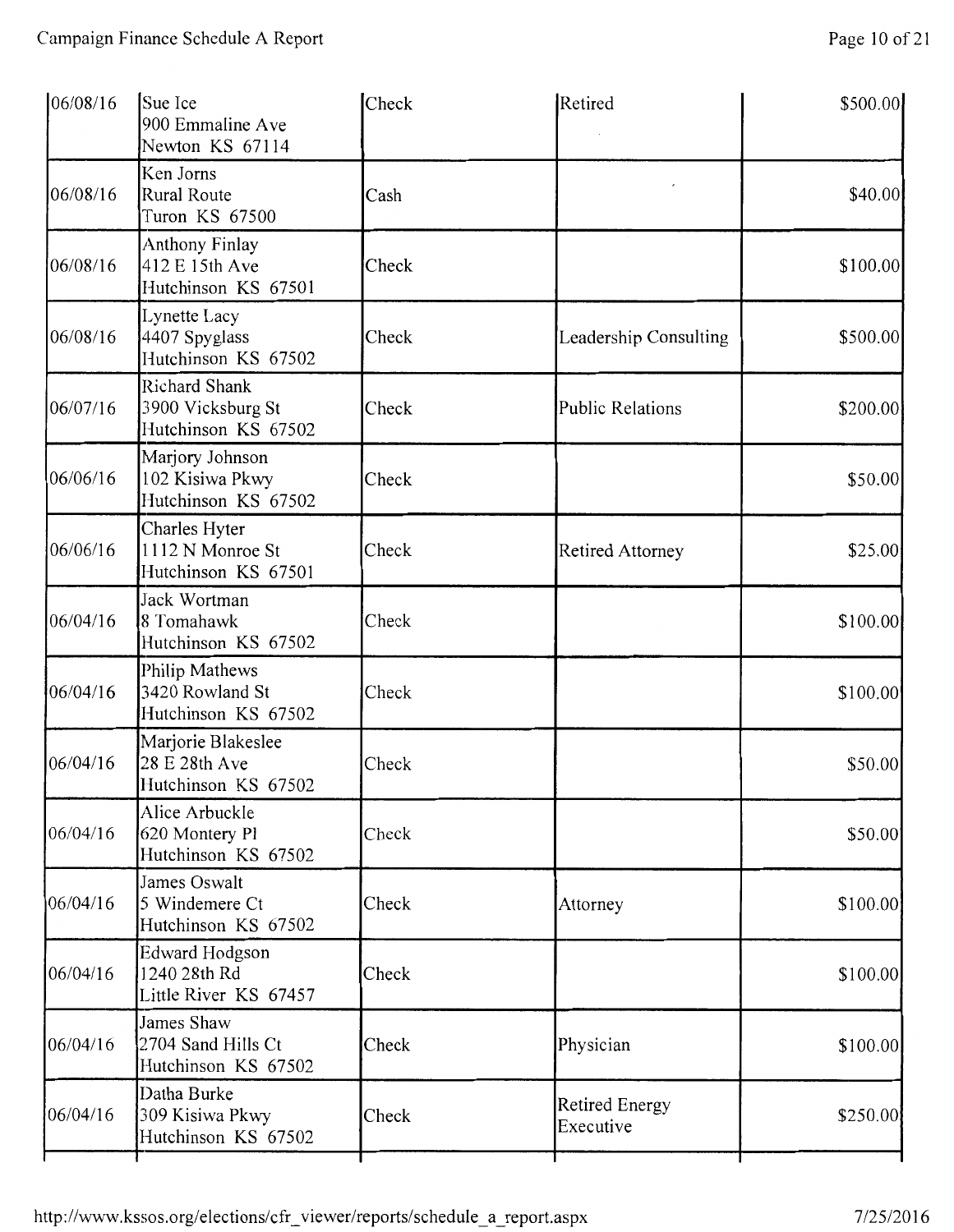| Jon Powell<br>2602 Heather Pkwy<br>Hutchinson KS 67502       | Check | Retired Law<br>Enforcement | \$150.00  |
|--------------------------------------------------------------|-------|----------------------------|-----------|
| Maurice Cummings<br>8 Hilltop<br>Hutchinson KS 67502         | Check |                            | \$100.00] |
| Larry Bolton<br>2805 N Meadowlake Dr<br>Hutchinson KS 67502  | Check | Attorney                   | \$200.00  |
| Tim Pauley<br>1702 E 43rd Ave<br>Hutchinson KS 67502         | Check | Physician                  | \$250.00  |
| Wanda Morrison<br>700 Montery Pl<br>Hutchinson KS 67502      | Check |                            | \$50.00   |
| Jeanette Marks<br>203 S Mardis St<br>Sylvia KS 67581         | Check |                            | \$50.00   |
| Paul Hawkins<br>325 E 16th<br>Hutchinson KS 67502            | Check |                            | \$100.00] |
| Jack Sampson<br>906A Kingswood Ln<br>Hutchinson KS 67502     | Check |                            | \$100.00  |
| Gayla Moeckel<br>9118 S Netherland Rd<br>Sylvia KS 67581     | Check | Agribusiness               | \$500.00  |
| Michael Dirks<br>1111 Barberry Dr<br>Hutchinson KS 67502     | Check |                            | \$100.00  |
| Kaye Schwartz<br>1060 Wheatland Dr<br>Buhler KS 67522        | Check |                            | \$50.00   |
| Tomi Ann Foust<br>3401 N Severance St<br>Hutchinson KS 67502 | Check |                            | \$50.00   |
| Doris Sutton<br>2705 Derenda Dr<br>Hutchinson KS 67502       | Check |                            | \$100.00] |
| Bonnie Armour<br>62 Willowbrook Rd<br>Hutchinson KS 67502    | Check |                            | \$50.00   |
| Gary Utz<br>1425 Anthony Michael Dr<br>Lawrence KS 67502     | Check |                            | \$100.00  |
|                                                              |       |                            |           |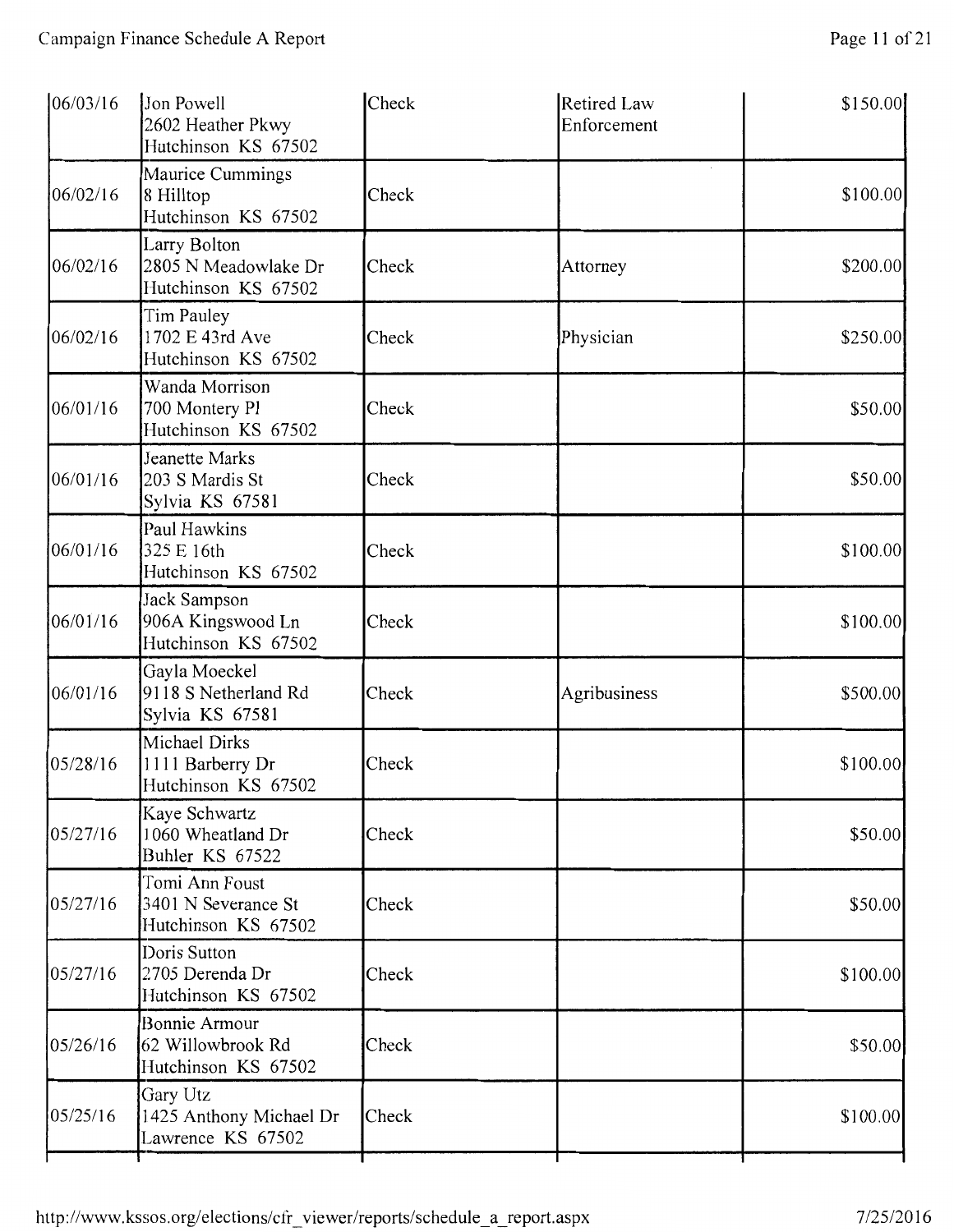| 05/24/16 | Shellaine Kiblinger<br>2707 Tartan Tr<br>Hutchinson KS 67502       | Check | Public School<br>Superintendent | \$300.00 |
|----------|--------------------------------------------------------------------|-------|---------------------------------|----------|
| 05/23/16 | Jerry Wray<br>2810 N Madison St<br>Hutchinson KS 67502             | Check |                                 | \$50.00  |
| 05/23/16 | Russell Reinert<br>2603 Heather Pkwy<br>Hutchinson KS 67502        | Check | Financial Consultant            | \$250.00 |
| 05/23/16 | Kristen Doswell<br>77 Willowbrook Dr<br>Hutchinson KS 67502        | Check | Banker                          | \$100.00 |
| 05/23/16 | Gerald Blocker<br>15 Beechwood Dr<br>Hutchinson KS 67502           | Cash  | <b>Retired Executive</b>        | \$100.00 |
| 05/23/16 | Norma Mitchell<br>125 W 22nd Ave<br>Hutchinson KS 67502            | Check |                                 | \$50.00  |
| 05/23/16 | <b>Stanley Brown</b><br>49A Willowbrook Rd<br>Hutchinson KS 67502  | Check |                                 | \$100.00 |
| 05/23/16 | <b>Bradley Pryor</b><br>66 Willowbrook Rd<br>Hutchinson KS 67502   | Check | Executive                       | \$250.00 |
| 05/23/16 | Mary Jane Boyd<br>55 Willowbrook Rd<br>Hutchinson KS 67502         | Check | Real Estate Investor            | \$500.00 |
| 05/23/16 | Dianne Coons<br>100 W 21st Avenue<br>Hutchinson KS 67502           | Check |                                 | \$50.00  |
| 05/23/16 | Mary Dondlinger<br>210 Cochise Tr<br>Hutchinson KS 67502           | Check |                                 | \$100.00 |
| 05/20/16 | Michael Garrett<br>4017 Deer Ridge<br>Hutchinson KS 67502          | Check |                                 | \$100.00 |
| 05/19/16 | Sharon Bauer<br>484 S Limuel Ct<br>Wichita KS 67235                | Check |                                 | \$50.00  |
| 05/18/16 | Michael Berblinger<br>740 N Wall<br>Buhler KS 67522                | Check |                                 | \$100.00 |
| 05/17/16 | Christopher Britton<br>2817 Westminister Dr<br>Hutchinson KS 67502 | Check |                                 | \$50.00  |
|          |                                                                    |       |                                 |          |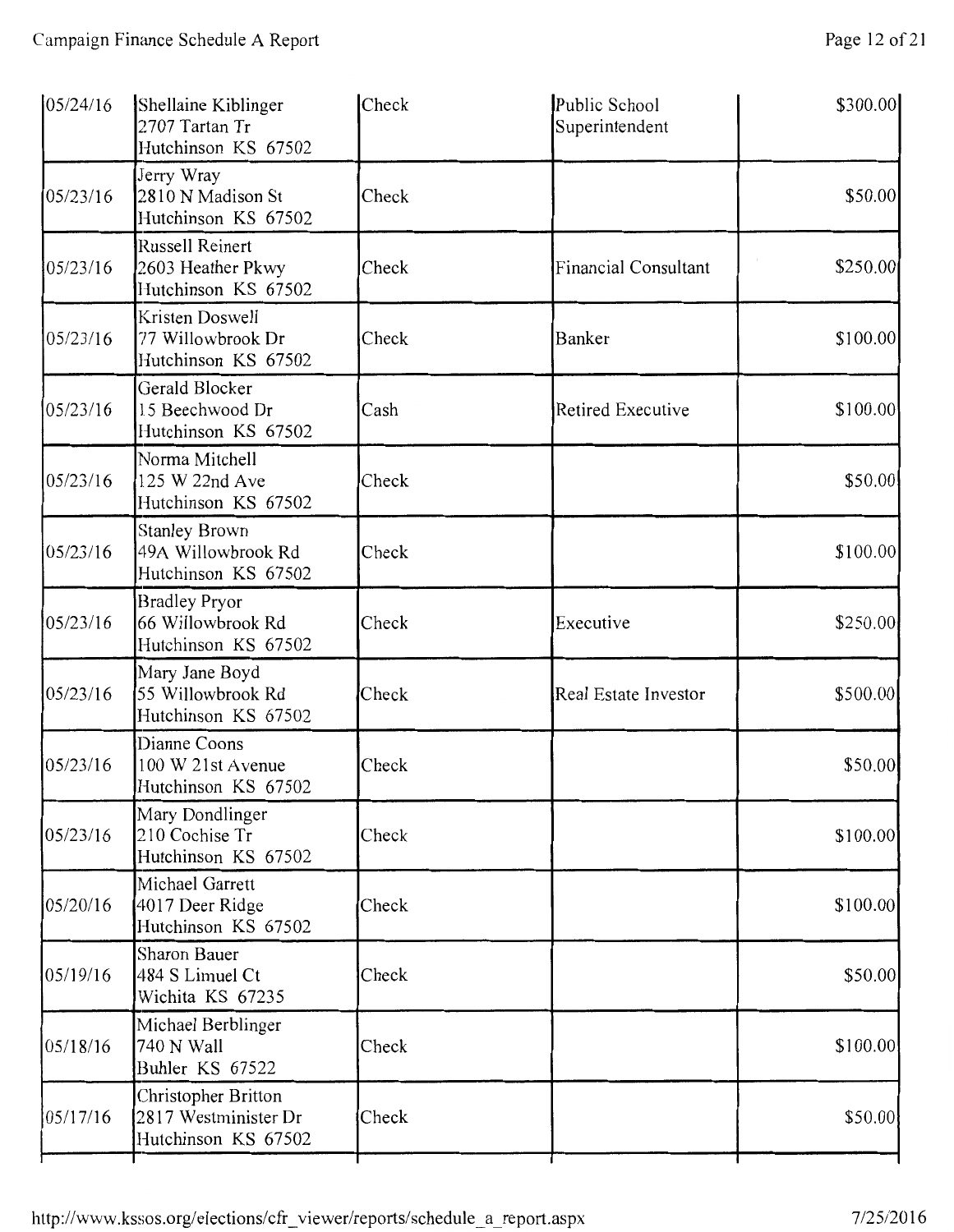| 05/16/16 | Suzanne Allison<br>216 Countryside Dr<br>Hutchinson KS 67502           | Check |                                   | \$25.00   |
|----------|------------------------------------------------------------------------|-------|-----------------------------------|-----------|
| 05/10/16 | Marcia Stines<br>1321 Stonebridge Dr<br>Hutchinson KS 67502            | Check |                                   | \$100.00  |
| 05/09/16 | Charles Hyter<br>1112 N. Monroe St<br>Hutchinson KS 67501              | Check | Retired                           | \$50.00   |
| 05/06/16 | <b>Elizabeth Stevens</b><br>210 Gehrt Rd<br>Manhattan KS 66502         | Check |                                   | \$50.00   |
| 05/04/16 | Laura Dick<br>4805 E 28th Ave<br>Hutchinson KS 67502                   | Check | <b>Executive Travel</b><br>Agency | \$250.00  |
| 05/04/16 | Paul Erickson<br>410 E 37th<br>Hutchinson KS 67502                     | Cash  |                                   | \$25.00   |
| 05/04/16 | Janice Ebmeier<br>4403 Foothill Dr<br>Hutchinson KS 67502              | Check |                                   | \$50.00   |
| 05/03/16 | Arlyn Miller<br>722 E Main St<br>Arlington KS 67541                    | Check |                                   | \$50.00   |
| 04/29/16 | <b>Shirley Deterding</b><br>4604 Winged Foot Dr<br>Hutchinson KS 67502 | Check | Banker<br>Financial               | \$500.00  |
| 04/28/16 | Joseph O'Sullivan<br>809 Loch Lommond<br>Hutchinson KS 67502           | Check | Attorney<br>Legal                 | \$200.00  |
| 04/27/16 | Tricia Paramore<br>409 N Haven St<br>Haven KS 67543                    | Check |                                   | \$50.00   |
| 04/27/16 | Harland Priddle<br>8214 S Haven Rd<br>Burrton KS 67020                 | Check |                                   | \$100.00  |
| 04/26/16 | Robert Ritter<br>1308 E 26th<br>Hutchinson KS 67502                    | Check |                                   | \$20.00   |
| 04/26/16 | Larry Bowman<br>4114 E 69th Ave<br>Hutchinson KS 67502                 | Check |                                   | \$100.00] |
| 04/26/16 | Cristina Palacioz<br>1720 Ida St<br>Hutchinson KS 67502                | Check |                                   | \$100.00  |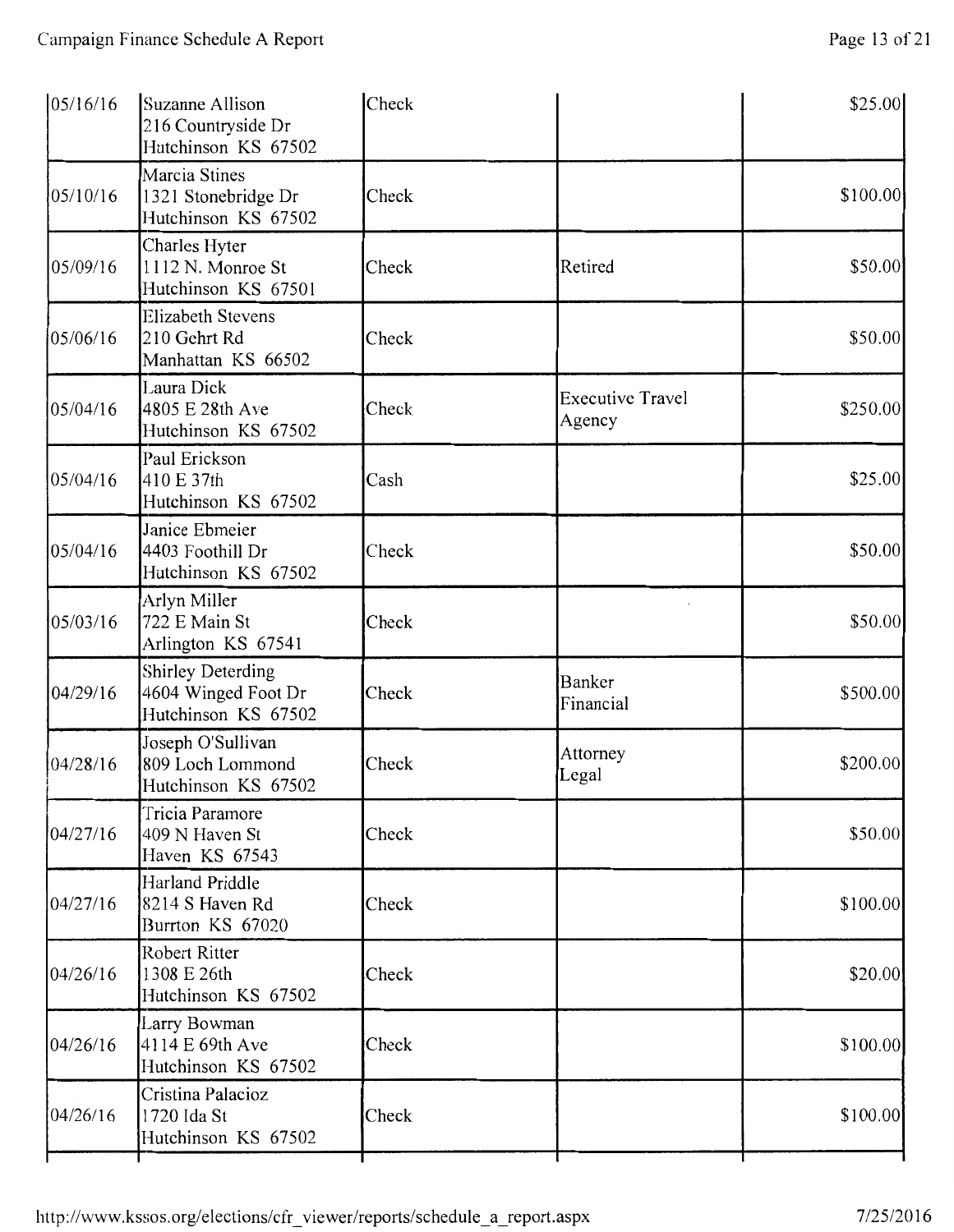| 04/26/16 | Dell Swearer<br>2901 Westminister Dr<br>Hutchinson KS 67502         | Check | Trust Officer<br>Financial | \$50.00  |
|----------|---------------------------------------------------------------------|-------|----------------------------|----------|
| 04/26/16 | Alice Arbuckle<br>620 Monterey Pl<br>Hutchinson KS 67502            | Check |                            | \$25.00  |
| 04/26/16 | Stephen Mills<br>104 Crescent Blvd<br>Hutchinson KS 67502           | Check |                            | \$50.00  |
| 04/26/16 | Denny Vick<br>104 Crescent Blvd<br>Hutchinson KS 67502              | Check |                            | \$50.00  |
| 04/26/16 | Calvin Singleton<br>3600 Dartmouth Rd Apt 11<br>Hutchinson KS 67502 | Check |                            | \$100.00 |
| 04/26/16 | Randy Henderson<br>1507 Linwood Dr<br>Hutchinson KS 67502           | Check |                            | \$100.00 |
| 04/26/16 | Mimi Meredith<br>11 Hyde Park Dr<br>Hutchinson KS 67502             | Check |                            | \$100.00 |
| 04/26/16 | Gaye Tibbets<br>4609Pennington<br>Hutchinson KS 67502               | Check | Attorney<br>Legal          | \$250.00 |
| 04/26/16 | Diane Lee<br>116 W 20th Ave<br>Hutchinson KS 67502                  | Check | <b>CPA</b><br>Accounting   | \$500.00 |
| 04/21/16 | Helen Wells<br>4703 Apricot<br>Hutchinson KS 67502                  | Check |                            | \$100.00 |
| 04/20/16 | E. Charles Holcomb<br>15340 SW 60th St<br>Cunningham KS 67035       | Check |                            | \$50.00  |
| 04/18/16 | Rudy Koenig<br>3014 Mission Dr<br>Hutchinson KS 67502               | Check |                            | \$25.00  |
| 04/16/16 | Barbara White<br>18 Stadium Dr<br>Haven KS 67543                    | Check |                            | \$100.00 |
| 04/14/16 | Sheila Metzger<br>34 Sunflower Ave<br>Hutchinson KS 67502           | Check | Agent<br>Insurance         | \$500.00 |
| 04/13/16 | <b>Stephen Trembley</b><br>16011 S Peace Rd<br>Arlington KS 67514   | Check |                            | \$50.00  |
|          |                                                                     |       |                            |          |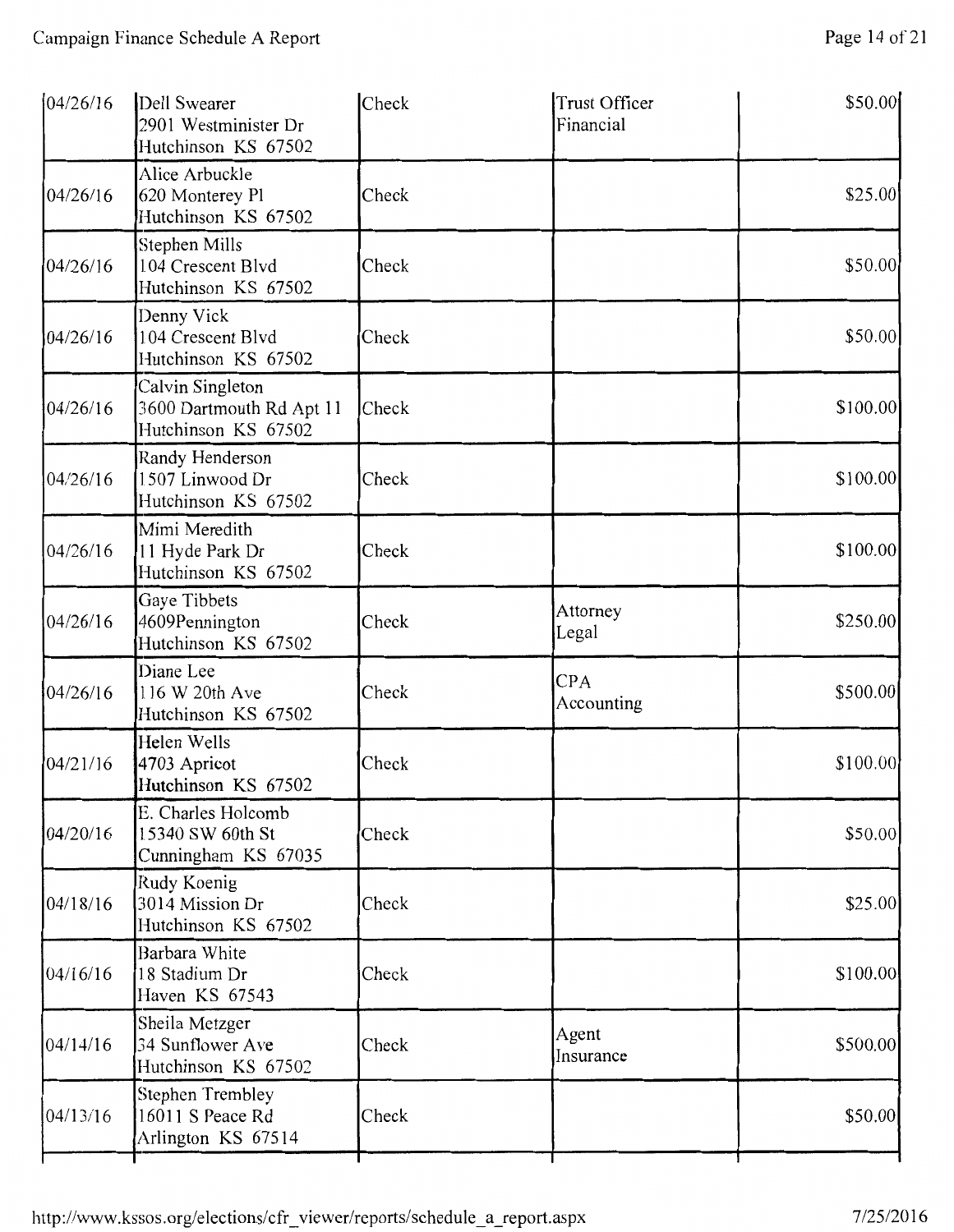| 04/13/16 | Christina Long<br>218 W 17th Ave<br>Hutchinson KS 67502      | Check |                                    | \$100.00]  |
|----------|--------------------------------------------------------------|-------|------------------------------------|------------|
| 04/13/16 | Jacqueline Vietti<br>1235 Glenview Dr<br>El Dorado KS 67042  | Check |                                    | \$100.00   |
| 04/13/16 | Sara Blodgett<br>13805 W Arlington Rd<br>Arlington KS 67514  | Check |                                    | \$100.00]  |
| 04/13/16 | Dana Hinshaw<br>4 W 22nd Ave<br>Hutchinson KS 67502          | Check | Director of Residency<br>Education | \$200.00   |
| 04/13/16 | Lona Hinshaw<br>2402 N Hendricks St<br>Hutchinson KS 67502   | Check | Registered Nurse                   | \$200.00   |
| 04/13/16 | Daniel Friesen<br>4045 Prairie Park Ln<br>Buhler KS 67522    | Check | Executive<br>Internet              | \$1,000.00 |
| 04/13/16 | Sarah Friesen<br>404 Prairie Park Ln<br>Hutchinson KS 67522  | Check | Homemaker<br>Homeaking             | \$1,000.00 |
| 04/08/16 | Charles Hyter<br>1112 N Monroe St<br>Hutchinson KS 67501     | Check | Retired<br>Law                     | \$50.00    |
| 04/08/16 | Chris O'Day<br>45 Willowbrook St<br>Hutchinson KS 67502      | Check | Realtor<br>Real Estate             | \$200.00   |
| 04/08/16 | Milton Siegfried<br>208 Cochise Trail<br>Hutchinson KS 67502 | Check | Sales<br>Insurance                 | \$400.00   |
| 04/07/16 | Chris Shank<br>3817 Mission Dr<br>Hutchinson KS 67502        | Check |                                    | \$25.00    |
| 04/07/16 | Kevin Brown<br>3315 Inverness<br>Hutchinson KS 67502         | Check |                                    | \$100.00]  |
| 04/06/16 | Ron Thomas<br>19 N Main St<br>Hutchinson KS 67501            | Check | Executive<br>Home Furnishing       | \$150.00   |
| 04/05/16 | Myrna Baird<br>3601 Conestoga<br>Hutchinson KS 67502         | Check |                                    | \$100.00   |
| 04/04/16 | Rachel Nelson<br>7 Downing Rd<br>Hutchinson KS 67502         | Check |                                    | \$25.00    |
|          |                                                              |       |                                    |            |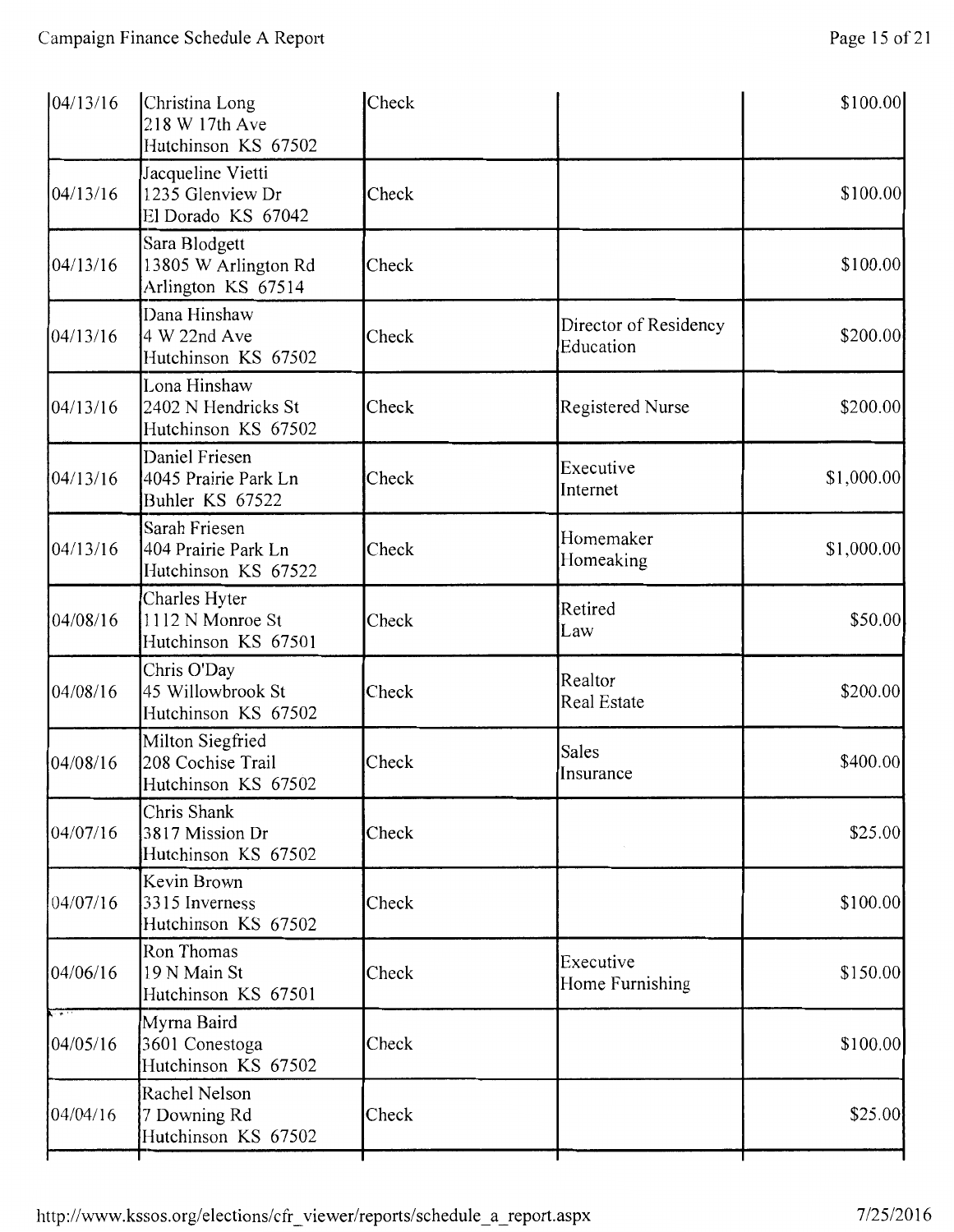| 04/02/16 | Linda Dahm<br>2400 Hawthorne Ln<br>Hutchinson KS 67502         | Check |                                            | \$100.00 |
|----------|----------------------------------------------------------------|-------|--------------------------------------------|----------|
| 04/02/16 | Jack Meyers<br>405 s Elliott St<br>Cunningham KS 67035         | Check | <b>Banker</b><br>Financial                 | \$200.00 |
| 03/30/16 | Kim Moore<br>810 Loch Lommond<br>Hutchinson KS 67502           | Check | Executive<br><b>Health Care Foundation</b> | \$350.00 |
| 03/28/16 | Betty Schaffter<br>56 Willowbrook St<br>Hutchinson KS 67502    | Check | <b>Retired Banker</b><br>Financial         | \$250.00 |
| 03/28/16 | Helen Unruh<br>1110 Old Farm Estates Rd<br>Hutchinson KS 67502 | Check | Retired Administrator<br>Museum            | \$250.00 |
| 03/26/16 | Marjory Johnson<br>102 Kisiwa Pkwy<br>Hutchinson KS 67502      | Check |                                            | \$50.00  |
| 03/24/16 | Susan Isaac<br>3304 Thunderbird Dr<br>Hutchinson KS 67502      | Check |                                            | \$100.00 |
| 03/24/16 | Leslie Zimmerman<br>106 W 29th Ave<br>Hutchinson KS 67502      | Check |                                            | \$100.00 |
| 03/24/16 | Marie Hedrick<br>36 Linksland<br>Hutchinson KS 67502           | Check |                                            | \$100.00 |
| 03/24/16 | Ray Dillon<br>3017 Inverness Dr<br>Hutchinson KS 67502         | Check | Investor                                   | \$250.00 |
| 03/23/16 | Gerald Blocher<br>15 Beechwood Ln<br>Hutchinson KS 67502       | Check |                                            | \$100.00 |
| 03/23/16 | Michael Pritchett<br>608 Adair Cir<br>Hutchinson KS 67502      | Check | Banker<br>Financial                        | \$100.00 |
| 03/23/16 | James Cannon<br>400 Hyde Park Dr<br>Hutchinson KS 67502        | Check | Appraiser<br><b>Real Estate</b>            | \$200.00 |
| 03/21/16 | James French<br>8016 W Longview Rd<br>Partridge KS 67566       | Check | Farmer / Rancher<br>Agriculture            | \$250.00 |
| 03/21/16 | Ron Leslie<br>109 Dakota Dr<br>Hutchinson KS 67502             | Check | Attorney<br>Legal                          | \$200.00 |
|          |                                                                |       |                                            |          |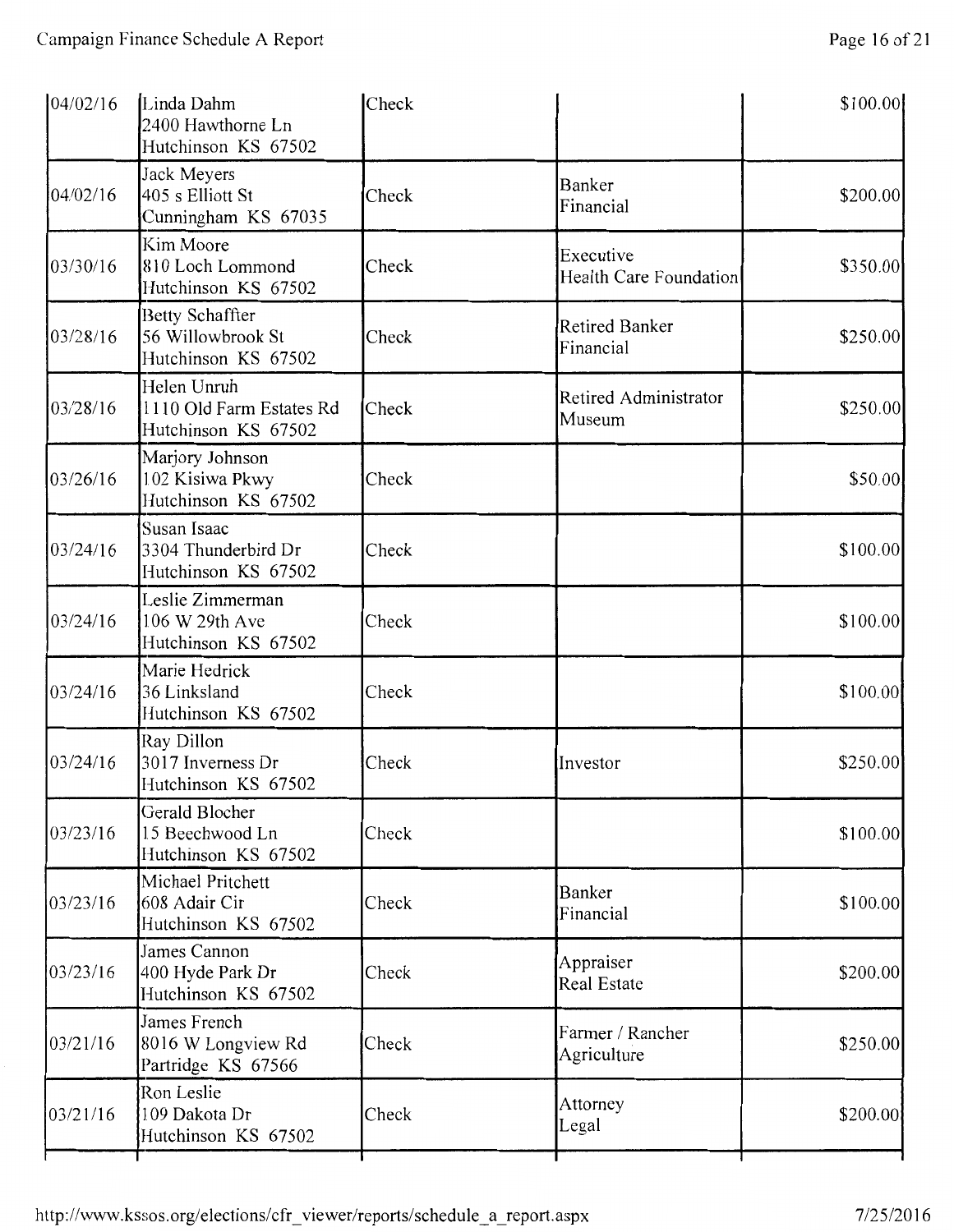| 03/21/16 | Barbara Frizell<br>700 Monterey Pl<br>Hutchinson KS 67502          | Check |                                                    | \$100.00  |
|----------|--------------------------------------------------------------------|-------|----------------------------------------------------|-----------|
| 03/21/16 | James Wilson<br>6112 W 69th St<br>Hutchinson KS 67502              | Check |                                                    | \$25.00   |
| 03/18/16 | Charlotte Galler<br>213 Countryside Dr<br>Hutchinson KS 67502      | Check |                                                    | \$100.00] |
| 03/17/16 | Zahn Lukens<br>3320 Prairie Hills Dr<br>Hutchinson KS 67502        | Check |                                                    | \$50.00   |
| 03/16/16 | <b>Richard Briscoe</b><br>3109 Princeton Dr<br>Hutchinson KS 67502 | Check | Dentist<br>Health Care                             | \$200.00  |
| 03/14/16 | Franklin Fee<br>3710 Aldersgate Dr<br>Hutchinson KS 67502          | Check |                                                    | \$100.00  |
| 03/14/16 | Dale Horn<br>110 Countryside Dr<br>Hutchinson KS 67502             | Check |                                                    | \$100.00  |
| 03/14/16 | Garth Strand<br>8901 E 43rd Ave<br>Hutchinson KS 67502             | Check |                                                    | \$100.00  |
| 03/12/16 | Jane Eriksen<br>69 Willowbrook St<br>Hutchinson KS 67502           | Check |                                                    | \$100.00  |
| 03/12/16 | Nancy Richman<br>45 Linksland Dr<br>Hutchinson KS 67502            | Check |                                                    | \$100.00  |
| 03/12/16 | Jane Falter<br>815 Bannock Burn<br>Hutchinson KS 67502             | Check |                                                    | \$100.00  |
| 03/12/16 | Elizabeth Southern<br>2001 N Madison St<br>Hutchinson KS 67502     | Check | <b>Retired Sales Person</b><br><b>Retail Sales</b> | \$200.00  |
| 03/10/16 | Orvin Miller<br>3507 Inverness Rd<br>Hutchinson KS 67502           | Check |                                                    | \$50.00   |
| 03/10/16 | Alec McCleod<br>10311 Paganica Plaza<br>Hutchinson KS 67502        | Check |                                                    | \$100.00  |
| 03/10/16 | Judy Trimmell<br>2519 Briarwood Ln<br>Hutchinson KS 67502          | Check |                                                    | \$100.00  |
|          |                                                                    |       |                                                    |           |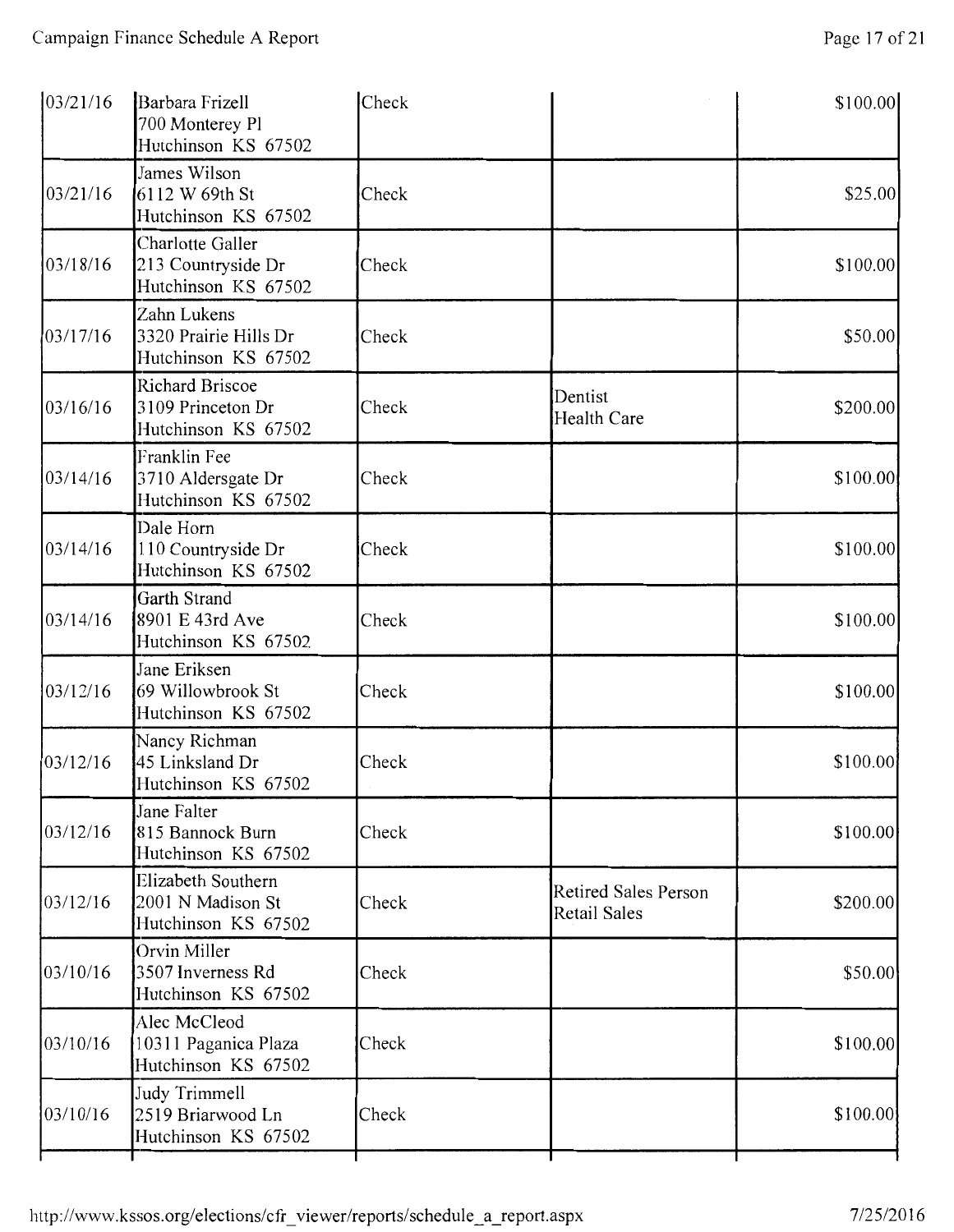| 03/10/16 | Charles Hyter<br>1112 N Monroe St<br>Hutchinson KS 67502       | Check |                                     | \$50.00   |
|----------|----------------------------------------------------------------|-------|-------------------------------------|-----------|
| 03/09/16 | Kay Krehbiel<br>20501 S Dean Rd<br>Pretty Prairie KS 67570     | Check |                                     | \$20.00   |
| 03/09/16 | Sheryl Remar<br>2507 Briarwood Ln<br>Hutchinson KS 67502       | Check | Homemaker                           | \$250.00  |
| 03/07/16 | Trudi Swint<br>3101 Old Pecos Trail<br>Santa Fe NM 87505       | Check |                                     | \$100.00  |
| 03/07/16 | Mark Coberly<br>4003 E 23rd Ave<br>Hutchinson KS 67502         | Check | Executive<br><b>Real Estate</b>     | \$250.00  |
| 03/02/16 | Robert Krehbiel<br>23805 S Dean Rd<br>Pretty Prairie KS 67570  | Check |                                     | \$100.00  |
| 02/26/16 | Shirley Egbert<br>208 Green St.<br>Hutchinson KS 67502         | Check | Liquor Store Owner                  | \$100.00  |
| 02/26/16 | Joseph Glassman<br>615 E 13th St<br>Hays KS 67601              | Check | Executive<br><b>HVAC</b>            | \$500.00  |
| 02/20/16 | Clark Boyer<br>131 W Copeland<br>Kingman KS 67068              | Check | Banker<br>Financial                 | \$250.00  |
| 02/19/16 | Rae Hederstedt<br>2802 N Jefferson St<br>Hutchinson KS 67502   | Check |                                     | \$50.00   |
| 02/15/16 | Rodney Berger<br>1729 S Golden Prairie Rd<br>Halstead KS 67056 | Check |                                     | \$100.00] |
| 02/15/16 | Jack Mull<br>307 W 20th Ave<br>Hutchinson KS 67502             | Check | Retired Physician                   | \$500.00  |
| 02/13/16 | Carol Murray<br>5 Tanglewood Ln<br>Hutchinson KS 67502         | Check |                                     | \$100.00  |
| 02/12/16 | Christine Schmidt<br>10320 N Wheat State Rd<br>Inman KS 67546  | Check | <b>Retired Teacher</b><br>Education | \$200.00  |
| 02/09/16 | Lori Blakesley<br>2606 Westminister Dr<br>Hutchinson KS 67502  | Check |                                     | \$50.00   |
|          |                                                                |       |                                     |           |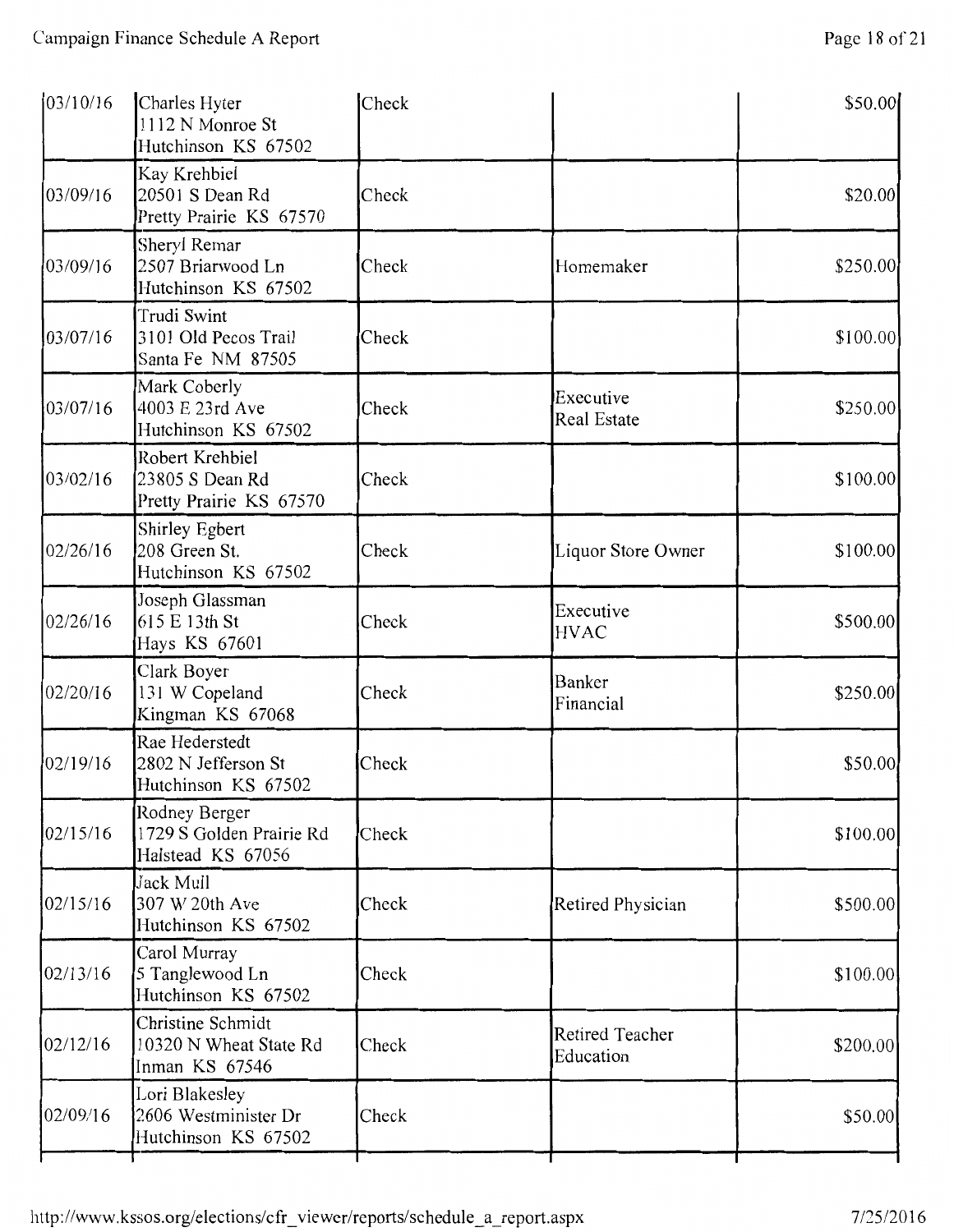| 02/09/16 | LaVerle Pounds<br>512 E Ave A<br>Hutchinson KS 67501                    | Check |                                     | \$100.00] |
|----------|-------------------------------------------------------------------------|-------|-------------------------------------|-----------|
| 02/08/16 | Jane Dronberger<br>3010 Nutmeg Ln.<br>Hutchinson KS 67502               | Check |                                     | \$100.00  |
| 02/05/16 | William Hammond<br>1904 Burr Pkwy<br>Dodge City KS 67801                | Check |                                     | \$100.00  |
| 02/05/16 | Charles Hyter<br>1112 N. Monroe St.<br>Hutchinson KS 67501              | Check |                                     | \$50.00   |
| 02/04/16 | James Oswalt<br>5 Windemere Ct.<br>Hutchinson KS 67502                  | Check |                                     | \$100.00  |
| 02/04/16 | Roger Franke<br>610 Adair Circle<br>Hutchinson KS 67502                 | Check |                                     | \$100.00  |
| 02/01/16 | Janet Svoboda<br>2020 N. Madison St.<br>Hutchinson IN 67502             | Check |                                     | \$25.00   |
| 02/01/16 | Robert Milner<br>4300 Spyglass Dr.<br>Hutchinson KS 67502               | Check | <b>Retired Meat Packer</b><br>Food  | \$200.00  |
| 02/01/16 | Elizabeth Oswald<br>4901 N. Lorraine St.<br>Hutchinson KS 67502         | Check | <b>Retired Teacher</b><br>Education | \$200.00  |
| 01/29/16 | <b>Stanley Simpson</b><br>3524 Prairie Hills Dr.<br>Hutchinson KS 67502 | Check |                                     | \$50.00   |
| 01/29/16 | Roy Broxterman<br>3806 Prairie Hills Dr.<br>Hutchinson KS 67502         | Check |                                     | \$100.00  |
| 01/29/16 | Mary Baker<br>610 W. 24th Ave.<br>Hutchinson KS 67502                   | Check |                                     | \$100.00  |
| 01/29/16 | Liz Pearce<br>2813 Westminister Dr.<br>Hutchinson KS 67502              | Check |                                     | \$100.00  |
| 01/29/16 | William Tobin<br>100 Thunderbird Dr.<br>Hutchinson KS 67502             | Check |                                     | \$100.00  |

Shirley Pauls<br>
208 Countryside Check Education Education \$200.00 Retired Teacher \$200.00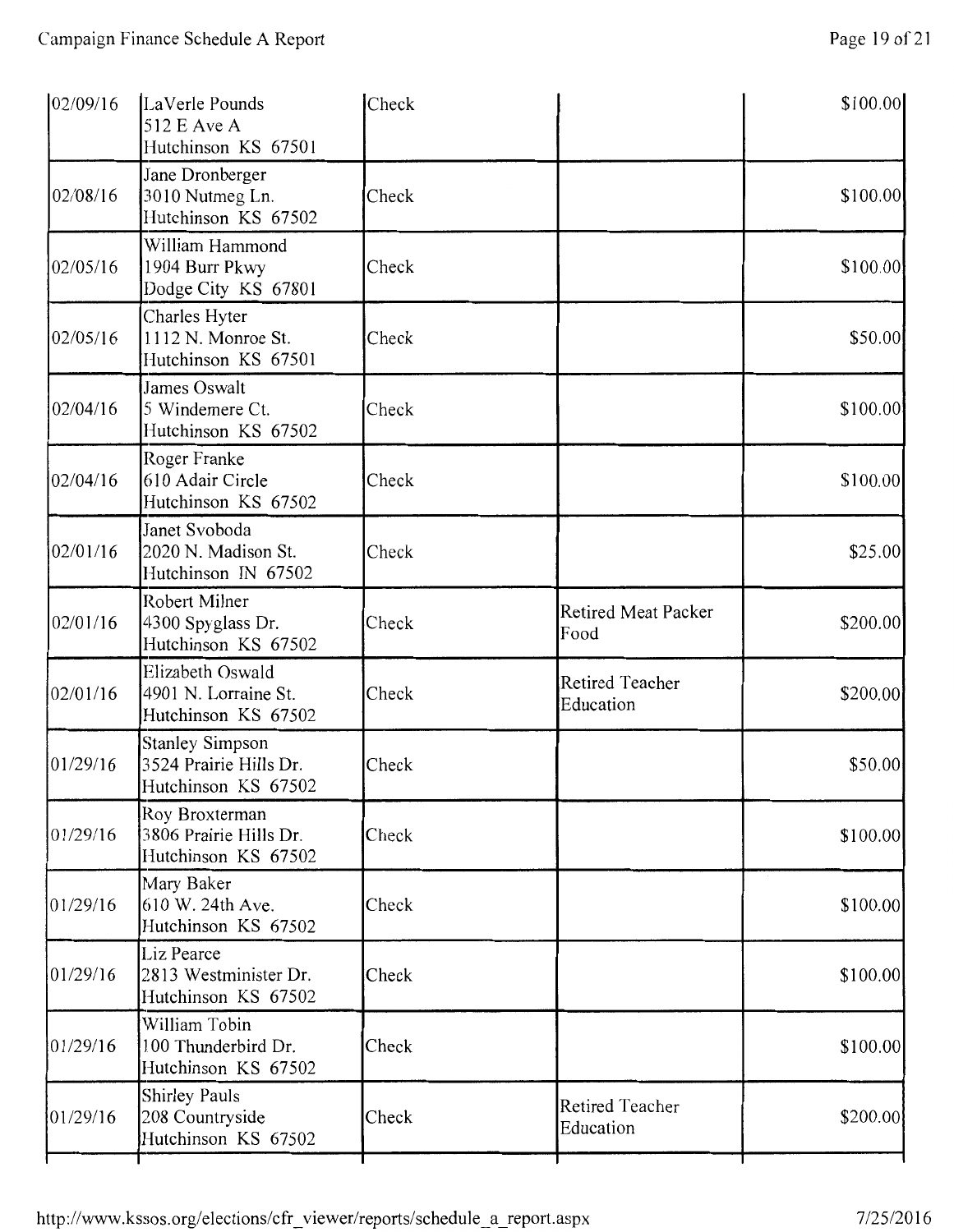| 01/29/16 | John Caton<br>2416 N. Buhler Rd.<br>Buhler KS 67522               | Check | Attorney<br>Law                            | \$250.00   |  |
|----------|-------------------------------------------------------------------|-------|--------------------------------------------|------------|--|
| 01/29/16 | Mary Caton<br>2416 N. Buhler Rd.<br>Buhler KS 67522               | Check | Teacher<br>Education                       | \$250.00   |  |
| 01/29/16 | Shirley Egbert<br>208 Green St.<br>Hutchinson KS 67502            | Check |                                            | \$60.00    |  |
| 01/26/16 | Helen Williams<br>4032 Walnut Blvd.<br>Walnut Creed CA 94596      | Check | Homemaker<br>Homemaking                    | \$500.00   |  |
| 01/26/16 | Charles Studt<br>49 E. 29th Pkwy<br>Hutchinson KS 67502           | Check |                                            | \$100.00   |  |
| 01/19/16 | Mark Richardson<br>2702 E. 46th<br>Hutchinson KS 67502            | Check | Farmer<br>Agriculture                      | \$500.00   |  |
| 01/19/16 | Anita Haury<br>7913 SW 24th<br>Halstead KS 67056                  | Check |                                            | \$50.00    |  |
| 01/19/16 | <b>Billy Johnson</b><br>800 E. 82nd Avenue<br>Hutchinson KS 67502 | Check |                                            | \$100.00   |  |
| 01/18/16 | Emily Mathias<br>4725 Carmel Ct<br>Lawrence KS 66047              | Check |                                            | \$100.00   |  |
| 01/18/16 | James Taylor<br>52 Eastwood Dr<br>Hutchinson KS 67502             | Check | Retired College<br>Instructor<br>Education | \$200.00   |  |
| 01/15/16 | Mike Wilson<br>1903 E 24th Ave<br>Hutchinson KS 67502             | Check | Teacher<br>Education                       | \$250.00   |  |
| 01/07/16 | John Scott<br>210 W 27th Ave<br>Hutchinson KS 67502               | Check |                                            | \$100.00   |  |
| 01/05/16 | Jerry Ricksecker<br>2805 Sand Hills Court<br>Hutchinson KS 67502  | Check | Attorney<br>Legal                          | \$150.00   |  |
|          | <b>Total Itemized Receipts for Period</b>                         |       |                                            | \$60825.00 |  |
|          | <b>Total Unitemized Contributions (\$50 or less)</b>              |       |                                            | \$0        |  |
|          | Sale of Political Materials (Unitemized)                          |       |                                            | \$575.00   |  |
|          | <b>Total Contributions When Contributor Not Known</b>             |       |                                            | \$0        |  |
|          | <b>TOTAL RECEIPTS THIS PERIOD</b>                                 |       |                                            |            |  |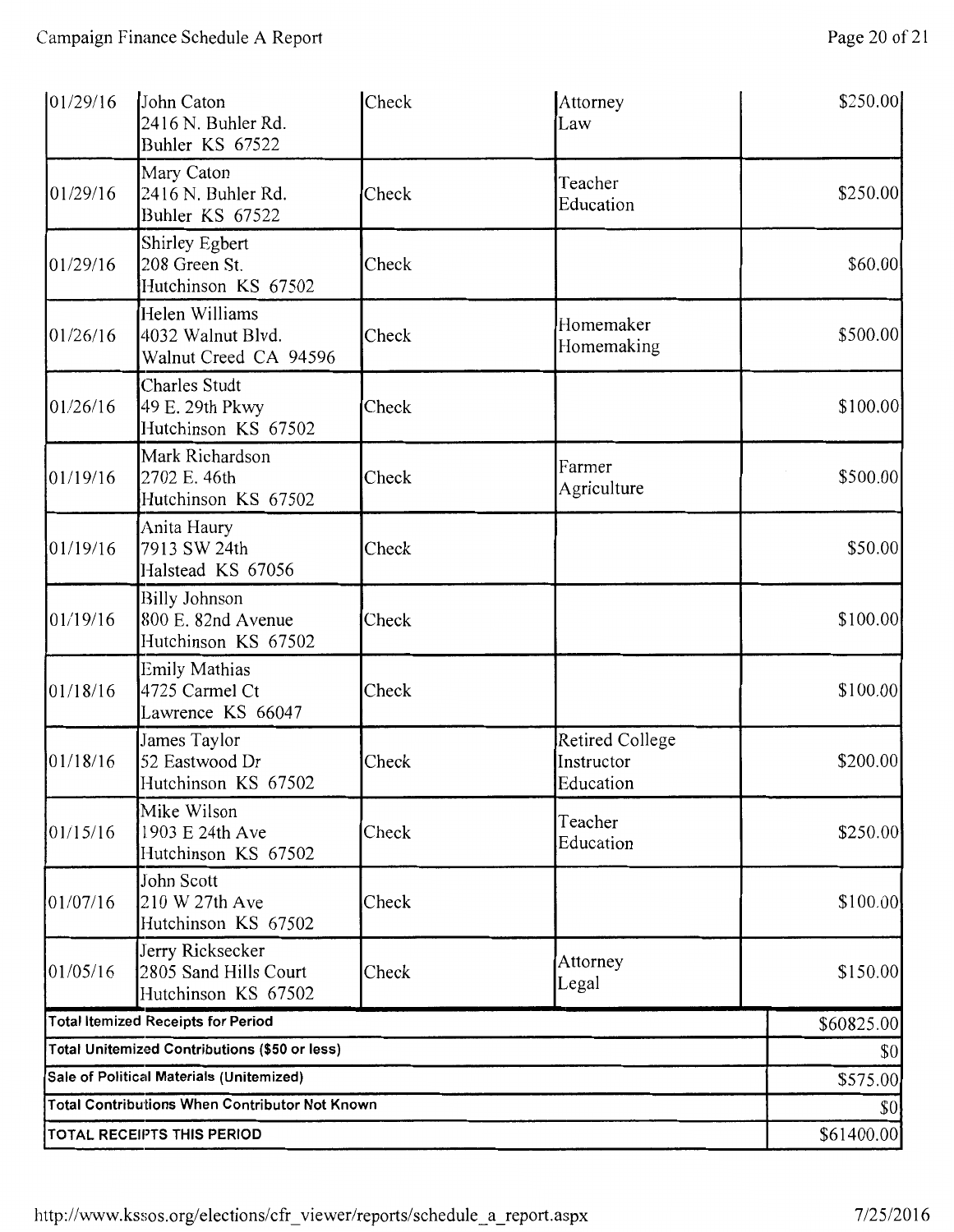#### SCHEDULE B

### IN-KIND (NON-MONETARY) CONTRIBUTIONS

#### Candidate: Edward E Berger

| Date     | <b>Name and Address</b><br>of Contributor                                     | <b>Occupation And</b><br><b>Industry of Individual</b><br><b>Giving</b><br>More Than \$150 | <b>Description of</b><br>In-Kind<br>Contribution   | Value of<br>In-Kind<br>Contribution |
|----------|-------------------------------------------------------------------------------|--------------------------------------------------------------------------------------------|----------------------------------------------------|-------------------------------------|
| 06/30/16 | Luminous Neon, Inc<br>1429 W 4th Ave<br>Hutchinson KS 67501                   |                                                                                            | Marketing Assistance                               | \$818.14                            |
| 06/30/16 | 1st National Travel Agency<br>1 North Main Suite #411<br>Hutchinson KS 67502  |                                                                                            | Electronic Billboard<br>Candidate<br>Advertisement | \$150.00                            |
| 06/21/16 | Carolyn Dillon<br>4600 E. 28th Ave.<br>Hutchinson KS 67502                    | Investor                                                                                   | <b>Envelope Addressing</b><br>Costs                | \$158.00                            |
| 06/05/16 | Save Kansas Coalition, Inc.<br>1228 Westloop Plaza #104<br>Manhattan KS 66502 |                                                                                            | Polling by Jayhawk<br>Consulting, Inc.             | \$200.00                            |
| 05/31/16 | 1st National Travel Agency<br>1 North Main Suite #411<br>Hutchinson KS 67502  |                                                                                            | Electronic Billboard<br>Candidate<br>Advertisement | \$150.00                            |
| 05/21/16 | David Kerr<br>67 Willowbrook<br>Hutchinson KS 67502                           | Investor                                                                                   | Meet and Greet<br><b>Fundraiser Food</b>           | \$168.38                            |
| 01/06/16 | Save Kansas Coalition, Inc.<br>1228 Westloop Plaza #104<br>Manhattan KS 66502 |                                                                                            | Polling by Jayhawk<br>Consulting, Inc.             | \$200.00                            |
|          | Total Itemized (over \$100) in-Kind Contributions                             |                                                                                            |                                                    | \$1844.52                           |
|          | Total Unitemized (\$100 or less) In-Kind Contributions                        |                                                                                            |                                                    | \$0                                 |
|          | TOTAL IN-KIND CONTRIBUTIONS THIS PERIOD                                       |                                                                                            |                                                    | \$1844.52                           |

Print this form or Go Back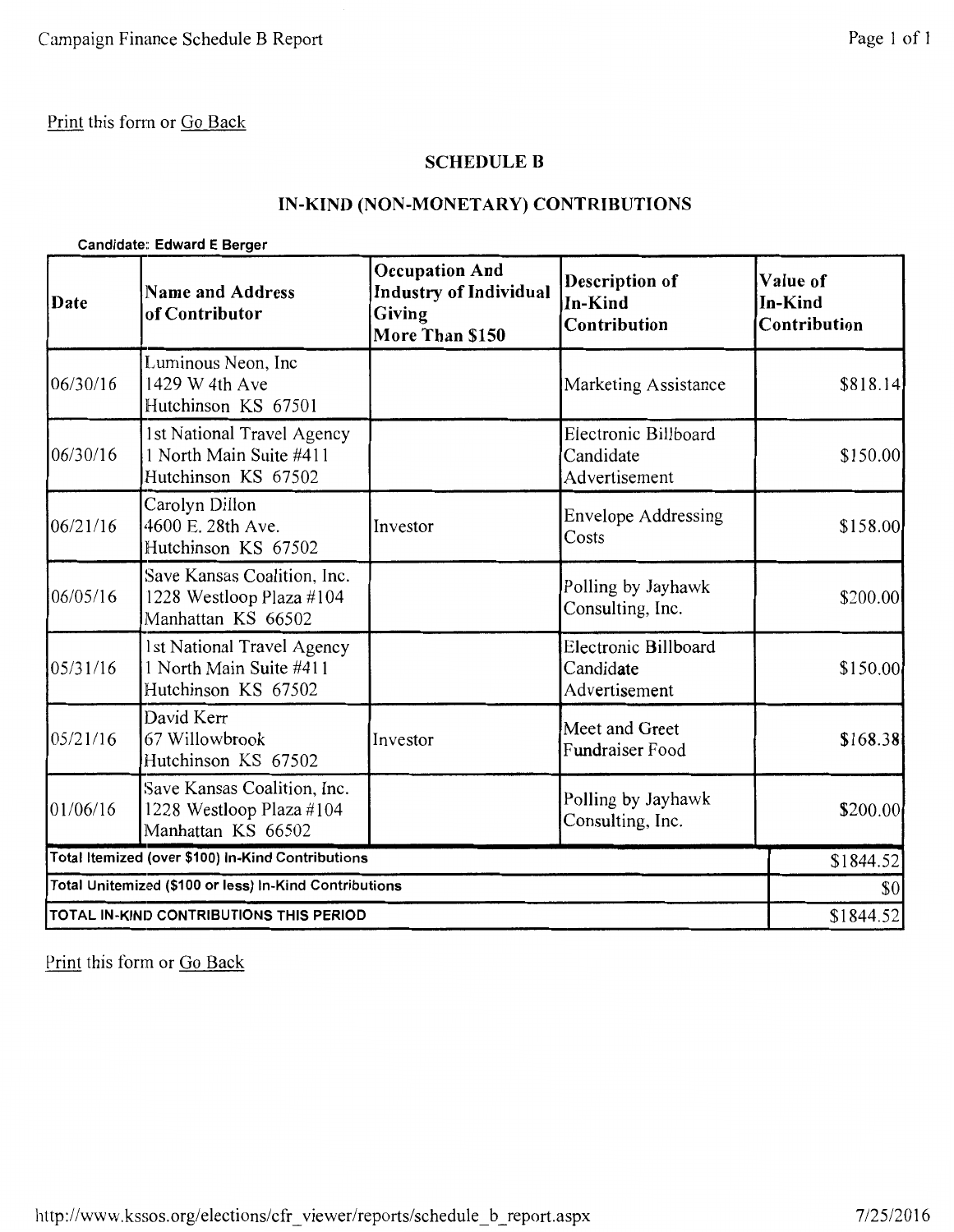### **SCHEDULE C**

## **EXPENDITURES AND OTHER DISBURSEMENTS**

#### **Candidate: Edward E Berger**

| Date     | <b>Name and Address</b>                                                                    | <b>Purpose of Expenditure</b><br>or Disbursement    | <b>Amount</b>         |
|----------|--------------------------------------------------------------------------------------------|-----------------------------------------------------|-----------------------|
| 07/21/16 | <b>Consolidated Printing</b><br>319 South 5th<br>Salina KS 67401                           | Printing Voter Solicitation Postcard and<br>Mailing | \$15,017.86           |
| 07/21/16 | State Farm Shopping Center<br>24 Countryside Dr<br>Hutchinson KS 67502                     | Rental Headquarters Rental                          | \$375.00              |
| 07/21/16 | Advertising Specialties and Design<br>608 N Main<br>PO Box 768<br>Hutchinson KS 67504-0768 | Printing Brochures                                  | \$223.20              |
| 07/21/16 | Luminous Neon, Inc<br>1429 W 4th Ave<br>Hutchinson KS 67501                                | Miscellaneous Outdoor Campaign Signs                | \$972.93              |
| 07/21/16 | Pay Pal<br>2211 North First St<br>San Jose CA 95131                                        | Miscellaneous Collection Fee                        | \$7.55                |
| 07/21/16 | Luminous Neon, Inc.<br>1429 W 4th Ave<br>Hutchinson KS 67501                               | Newspaper Ads Advertisement Design                  | \$212.75              |
| 07/20/16 | Rosemary Websites<br>4608 Sequoia<br>Hutchinson KS 67502                                   | Electronics/Computers Website<br>Maintenance        | $^{\bullet}$ \$300.00 |
| 07/19/16 | Pay Pal<br>2211 North First St<br>San Jose CA 95131                                        | Miscellaneous Collection Fee                        | \$6.10                |
| 07/18/16 | Pay Pal<br>2211 North First St<br>San Jose CA 95131                                        | Miscellaneous Collection Fee                        | \$3.20                |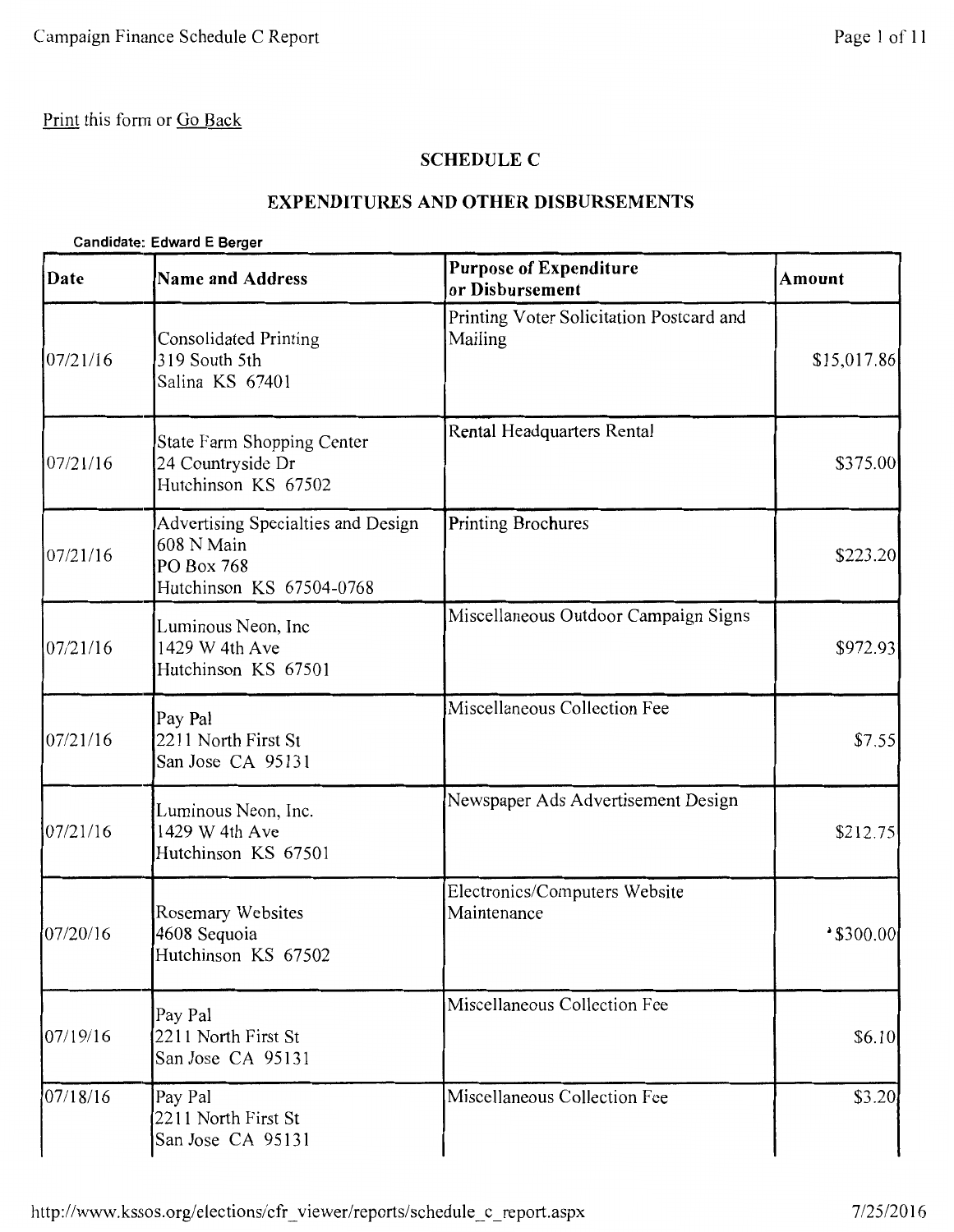| 07/18/16 | Sunflower Broadcasting, Inc.<br>PO Box 14200<br>Tallahassee FL 32317-4200                | Radio/TV Advertisements                                     | \$2,420.00  |
|----------|------------------------------------------------------------------------------------------|-------------------------------------------------------------|-------------|
| 07/18/16 | <b>Edward Berger</b><br>2501 Briarwood<br>Hutchinson KS 67502                            | Miscellaneous Reimburse HCC Golf<br>Tournament Hole Sponsor | \$125.00    |
| 07/18/16 | <b>Edward Berger</b><br>2501 Briarwood<br>Hutchinson KS 67502                            | Miscellaneous Reimburse T-Shirts<br>Purchased               | \$738.27    |
| 07/18/16 | Luminous Neon, Inc<br>1429 W 4th Ave<br>Hutchinson KS 67501                              | Miscellaneous Electronic Message Center<br>Rental           | \$2,000.00] |
| 07/18/16 | Jade Carvalho<br>3607 Spyglass Dr<br>Hutchinson KS 67502                                 | Miscellaneous Reimburse Facebook<br>Advertising             | \$75.00     |
| 07/18/16 | Clarion/Newton Now<br>706 N Main<br>Newton KS 67114                                      | Newspaper Ads Candidate Advertisement                       | \$819.00    |
| 07/18/16 | Kingman Leader-Courier<br>140 N Main<br>Kingman KS 67068                                 | Newspaper Ads Candidate Advertisement                       | \$847.50    |
| 07/18/16 | Cunningham Courier<br>209 E 1st St<br>PO Box 416<br>Cunningham KS 67035-0416             | Newspaper Ads Candidate Advertisement                       | \$676.50    |
| 07/18/16 | Hutchinson Publishing Company<br>300 W 2nd Ave<br>PO Box 918<br>Hutchinson KS 67504-0918 | Newspaper Ads Candidate Advertising                         | \$4,032.32  |
| 07/18/16 | Luminous Neon, Inc<br>1429 W 4th Ave<br>Hutchinson KS 67501                              | Miscellaneous Outdoor Poster Boards                         | \$1,000.00  |
|          |                                                                                          |                                                             |             |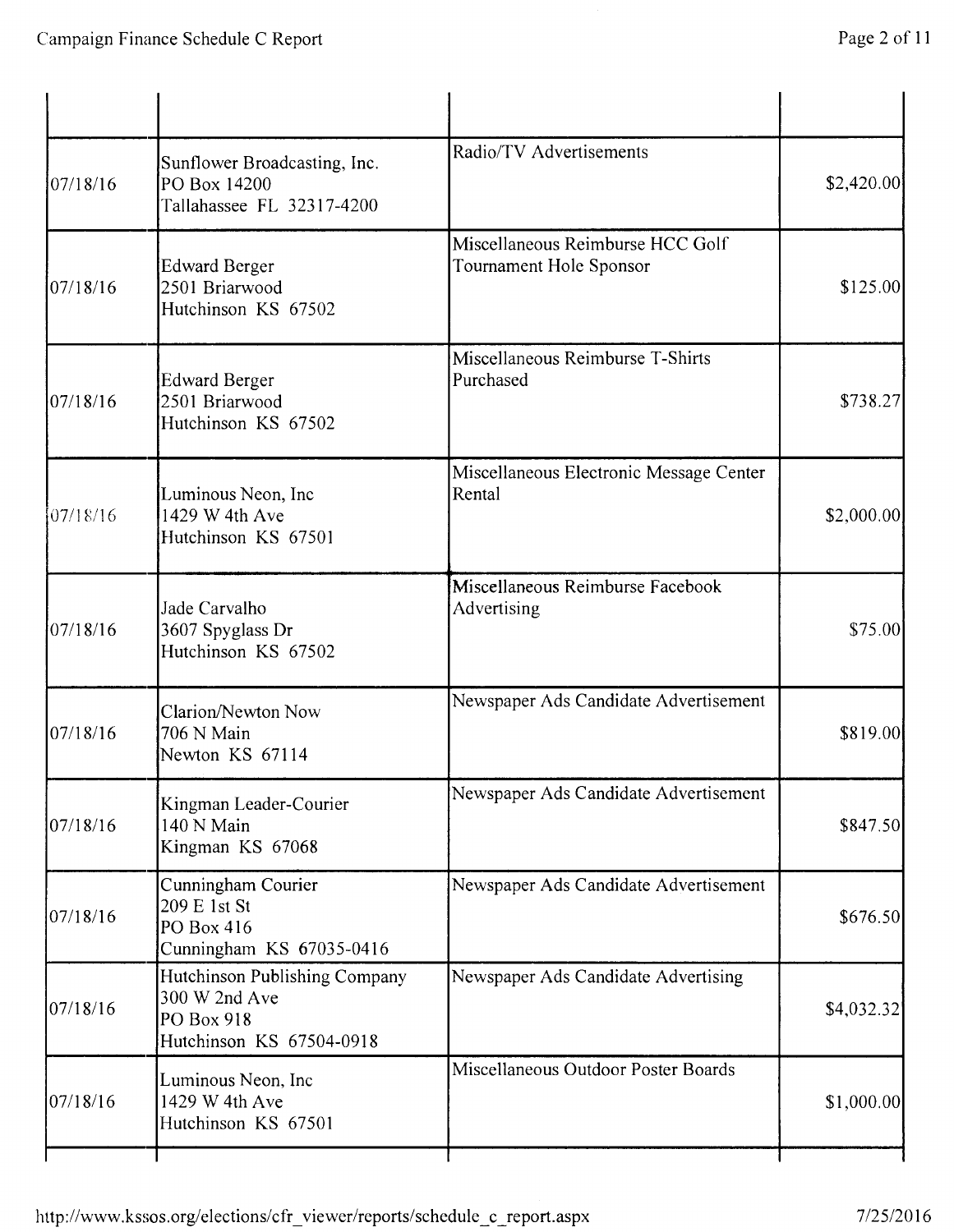| 07/15/16 | Pay Pal<br>2211 North First St<br>San Jose CA 95131                                           | Miscellaneous Collection Fee                      | \$0.59     |
|----------|-----------------------------------------------------------------------------------------------|---------------------------------------------------|------------|
| 07/14/16 | Advertising Specialties and Design<br>608 N Main PO<br>PO Box 768<br>Hutchinson KS 67504-0768 | Printing Art Layout for Postcard                  | \$131.25   |
| 07/13/16 | Pay Pal<br>2211 North First St<br>San Jose CA 95131                                           | Miscellaneous Collection Fee                      | \$4.65     |
| 07/12/16 | Pay Pal<br>2211 North First St<br>San Jose CA 95131                                           | Miscellaneous Collection Fee                      | \$1.03     |
| 07/12/16 | Jade Carvalho<br>3607 Spyglass Dr<br>Hutchinson KS 67502                                      | Miscellaneous Reimburse Facebook<br>Advertising   | \$70.00    |
| 07/12/16 | Advertising Specialties and Design<br>608 N Main PO<br>PO Box 768<br>Hutchinson KS 67504-0768 | Miscellaneous Campaign Buttons                    | \$246.57   |
| 07/12/16 | Art Studio Signs<br>3010 N Plum St<br>Hutchinson KS 67502                                     | Miscellaneous Electronic Billboard<br>Advertising | \$555.00   |
| 07/12/16 | Ad Astra per Aspera Broadcasting,<br>Inc<br>10 E 5th Ave<br>Hutchinson KS 67501               | Radio/TV Radio Advertising                        | \$660.00   |
| 07/12/16 | Hutchinson Publishing Company<br>300 W 2nd Ave<br>PO Box 918<br>Hutchinson KS 67504-0918      | Newspaper Ads Candidate Advertising               | \$690.00   |
| 07/12/16 | Hutchinson Publishing Company<br>300 W 2nd Ave<br>PO Box 918<br>Hutchinson KS 67504-0918      | Newspaper Ads Candidate Advertising               | \$3,292.00 |
| 07/11/16 | Pay Pal<br>2211 North First St<br>San Jose CA 95131                                           | Miscellaneous Collection Fee                      | \$4.65     |
|          |                                                                                               |                                                   |            |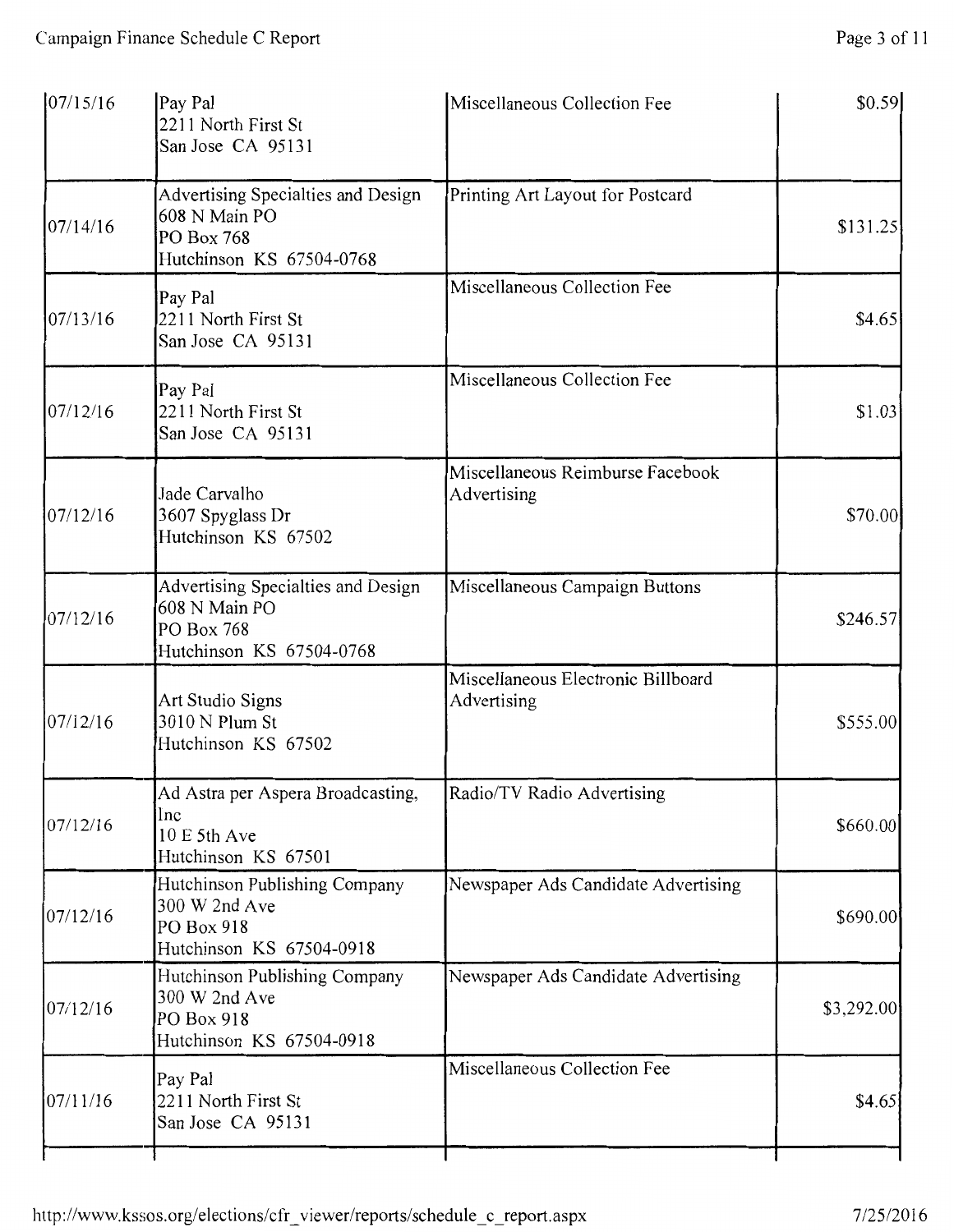| 07/11/16 | Pay Pal<br>2211 North First St<br>San Jose CA 95131                                                 | Miscellaneous Collection Fee                        | \$9.00       |
|----------|-----------------------------------------------------------------------------------------------------|-----------------------------------------------------|--------------|
| 07/07/16 | Fee Insurance Group<br>First National Center, Suite 700<br>P.O. Box 976<br>Hutchinson KS 67504-0976 | Postage/Shipping Fund Raiser Letter<br>Postage      | \$348.28     |
| 07/07/16 | <b>Consolidated Printing</b><br>319 South 5th<br>Salina KS 67401                                    | Printing Voter Solicitation Postcard and<br>Mailing | \$10,000.00] |
| 07/05/16 | Sunflower Broadcasting, Inc.<br>PO Box 14200<br>Tallahassee FL 32317-4200                           | Radio/TV Advertisements                             | \$7,810.00   |
| 07/05/16 | Advertising Specialties and Design<br>608 N Main<br>PO Box 768<br>Hutchinson KS 67504-0768          | Printing Stationery with Envelopes                  | \$534.03     |
| 07/03/16 | Pay Pal<br>2211 North First St<br>San Jose CA 95131                                                 | Miscellaneous Collection Fee                        | \$0.59       |
| 07/02/16 | Advertising Specialties and Design<br><b>608 N MAIN</b><br>PO Box 768<br>Hutchinson KS 67504-0768   | Printing Lettters and Envelopes                     | \$258.84     |
| 07/02/16 | Advertising Specialties and Design<br>608 N Main<br>PO Box 768<br>Hutchinson KS 67504-0768          | Miscellaneous Campaign Buttons                      | \$246.50     |
| 06/25/16 | Pay Pal<br>2211 North First St<br>San Jose CA 95131                                                 | Miscellaneous Collection Fee                        | \$3.65       |
| 06/24/16 | Jade Carvalho<br>3607 Spyglass Dr<br>Hutchinson KS 67502                                            | Miscellaneous Reimburse Facebook<br>Advertising     | \$50.00      |
| 06/24/16 | <b>USPS</b><br>128 E 1st St<br>Hutchinson KS 67501                                                  | Postage/Shipping Postage Stamps                     | \$94.00      |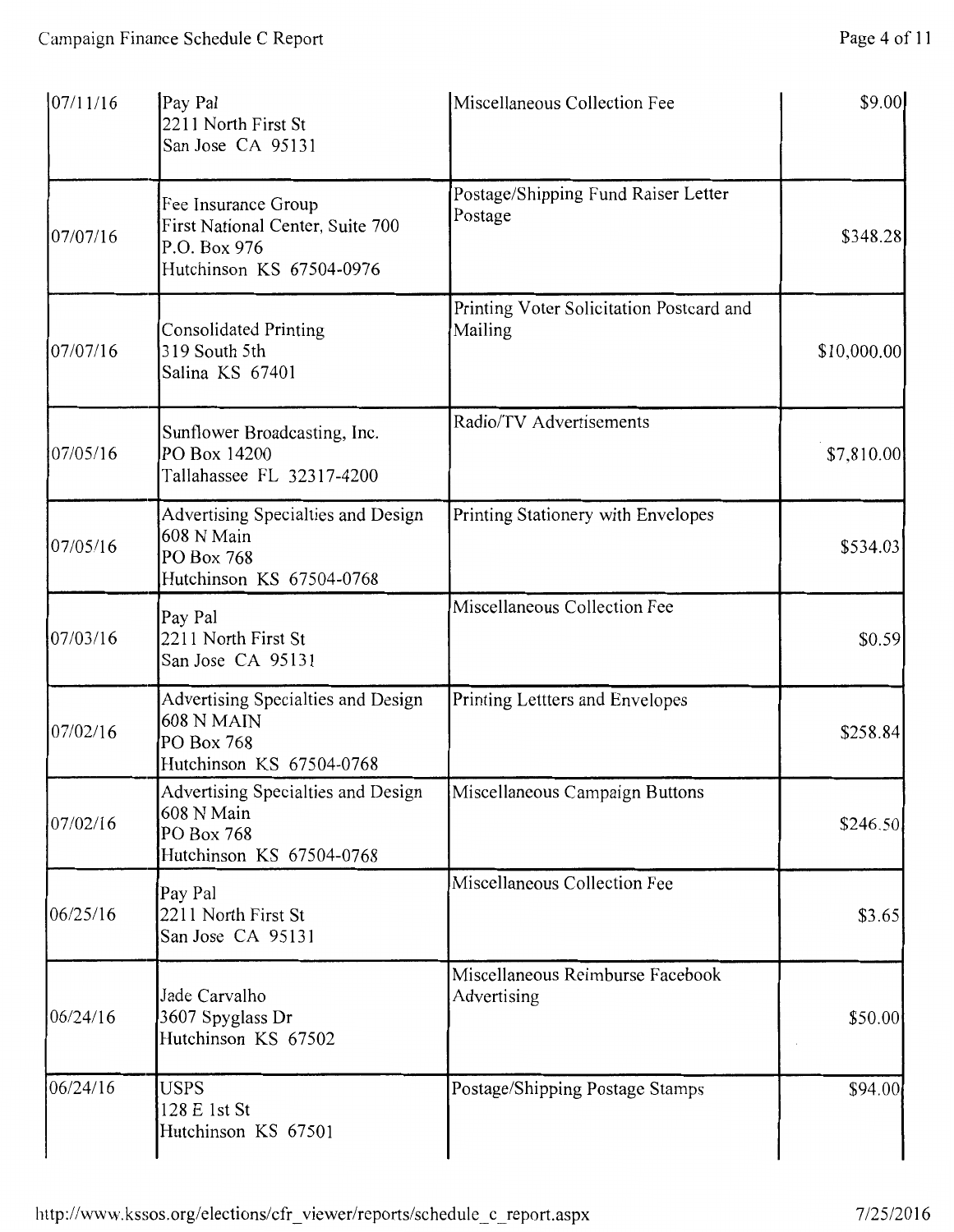| 06/24/16 | Advertising Specialties and Design<br>608 N Main<br>PO Box 768<br>Hutchinson KS 67504-0768 | Printing Brochures                                | \$214.40   |
|----------|--------------------------------------------------------------------------------------------|---------------------------------------------------|------------|
| 06/24/16 | Advertising Specialties and Design<br>608 N Main<br>PO Box 768<br>Hutchinson KS 67504-0768 | <b>Printing Door Hangers</b>                      | \$246.81   |
| 06/24/16 | Luminous Neon, Inc<br>1429 W 4th Ave<br>Hutchinson KS 67501                                | Miscellaneous Outdoor Campaign Signs              | \$1,891.44 |
| 06/24/16 | <b>Edward Berger</b><br>2501 Briarwood<br>Hutchinson KS 67502                              | Printing Reimburse paper purchase and<br>printing | \$137.99   |
| 06/24/16 | Luminous Neon, Inc<br>1429 W 4th Ave<br>Hutchinson KS 67501                                | Miscellaneous Headquarter Signage                 | \$1,000.00 |
| 06/23/16 | Pay Pal<br>2211 North First St<br>San Jose CA 95131                                        | Miscellaneous Collection Fee                      | \$1.75     |
| 06/22/16 | Pay Pal<br>2211 North First St<br>San Jose CA 95131                                        | Miscellaneous Collection Fee                      | \$6.40     |
| 06/18/16 | Pay Pal<br>2211 North First St<br>San Jose CA 95131                                        | Miscellaneous Collection Fee                      | \$20.90    |
| 06/16/16 | Jayhawk Consulting Services, Inc.<br>5759 SW 22nd Terr, Unit #4<br>Topeka KS 66614         | Polling Voter Poll                                | \$400.00   |
| 06/14/16 | Advertising Specialties and Design<br>608 N Main<br>PO Box 768<br>Hutchinson KS 67504-0768 | Printing Door Hangers                             | \$255.12   |
| 06/10/16 | Factory 233<br>350 N Main St<br>Kingman KS 67068                                           | Miscellaneous Campaign T-Shirts                   | \$213.87   |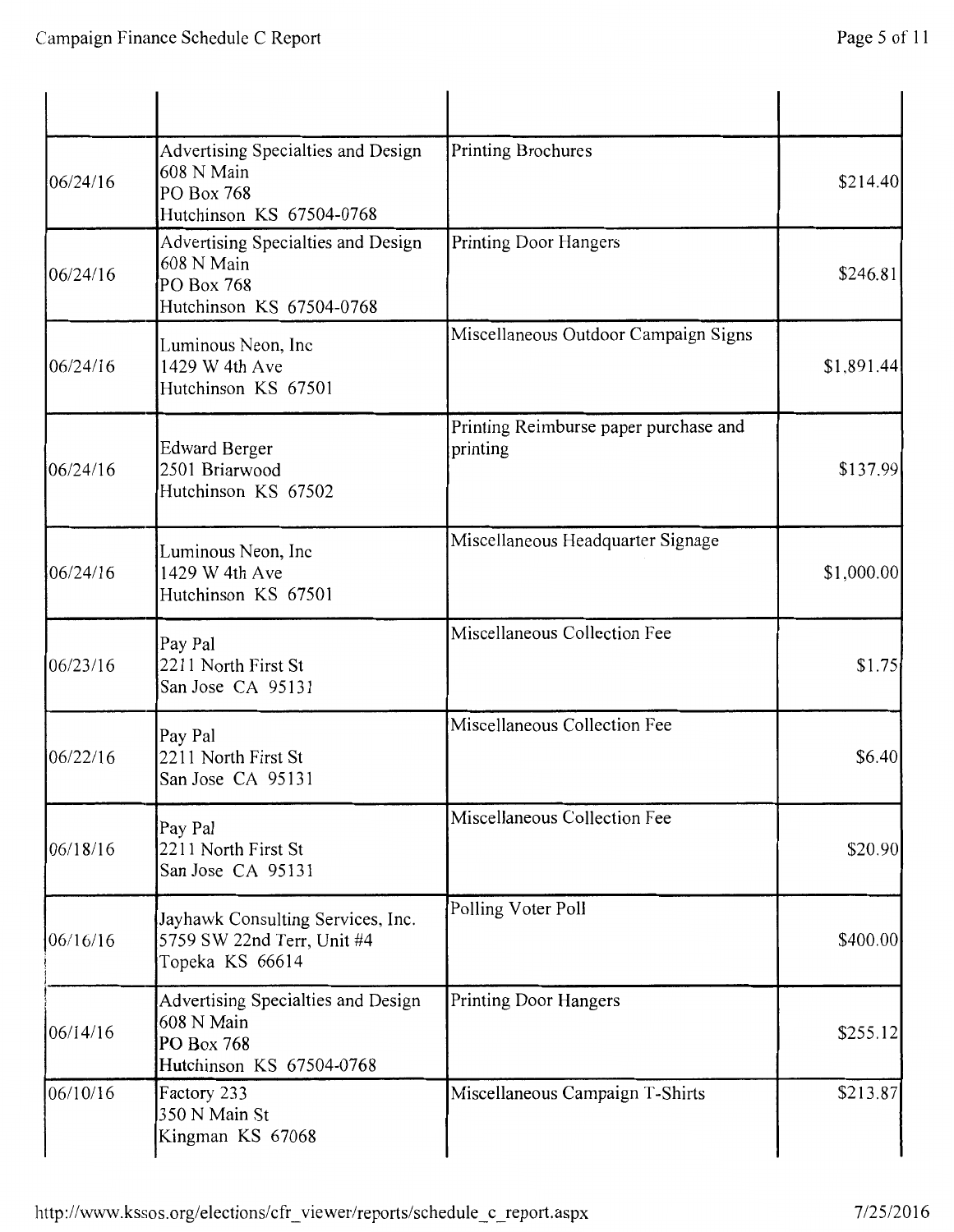| 06/10/16 | Advertising Specialties and Design<br>608 N Main<br>PO Box 768<br>Hutchinson KS 67504-0768 | <b>Printing Door Hangers</b>                    | \$255.12   |
|----------|--------------------------------------------------------------------------------------------|-------------------------------------------------|------------|
| 06/10/16 | Advertising Specialties and Design<br>608 N Main<br>PO Box 768<br>Hutchinson KS 67504-0768 | Printing Brochures                              | \$220.95   |
| 06/10/16 | Hutchinson Publishing Company<br>300 W 2nd Ave<br>P.O. Box 918<br>Hutchinson KS 67504-0918 | Newspaper Ads Meet and Greet Ad                 | \$367.00   |
| 06/10/16 | Dan Deming<br>24 E 28th Ave<br>Hutchinson KS 67502                                         | Reimbursement Food for Headquarter<br>Opening   | \$111.90   |
| 06/06/16 | William Gates Graphic Design<br>401 W 6th Ave, Apt 2<br>Hutchinson KS 67501                | Miscellaneous Graphic Design                    | \$562.50   |
| 05/28/16 | Advertising Specialties and Design<br>608 N Main<br>PO Box 768<br>Hutchinson KS 67504-0768 | Printing Brochures                              | \$171.31   |
| 05/28/16 | Factory 233<br>350 N Main St<br>Kingman KS 67068                                           | Miscellaneous Campaign T-Shirts                 | \$253.77   |
| 05/28/16 | Luminous Neon, Inc<br>1429 W 4th Ave<br>Hutchinson KS 67501                                | Miscellaneous Automobile Advertising<br>Magnets | \$351.96   |
| 05/28/16 | Luminous Neon, Inc<br>1429 W 4th Ave<br>Hutchinson KS 67501                                | Yard signs Yard Signs                           | \$5,910.36 |
| 05/28/16 | Rosemary Websites<br>4608 Sequoia<br>Hutchinson KS 67502                                   | Electronics/Computers Website Creation          | \$1,120.00 |
| 05/22/16 |                                                                                            | Printing Reimburse for Copies Made              | \$78.73    |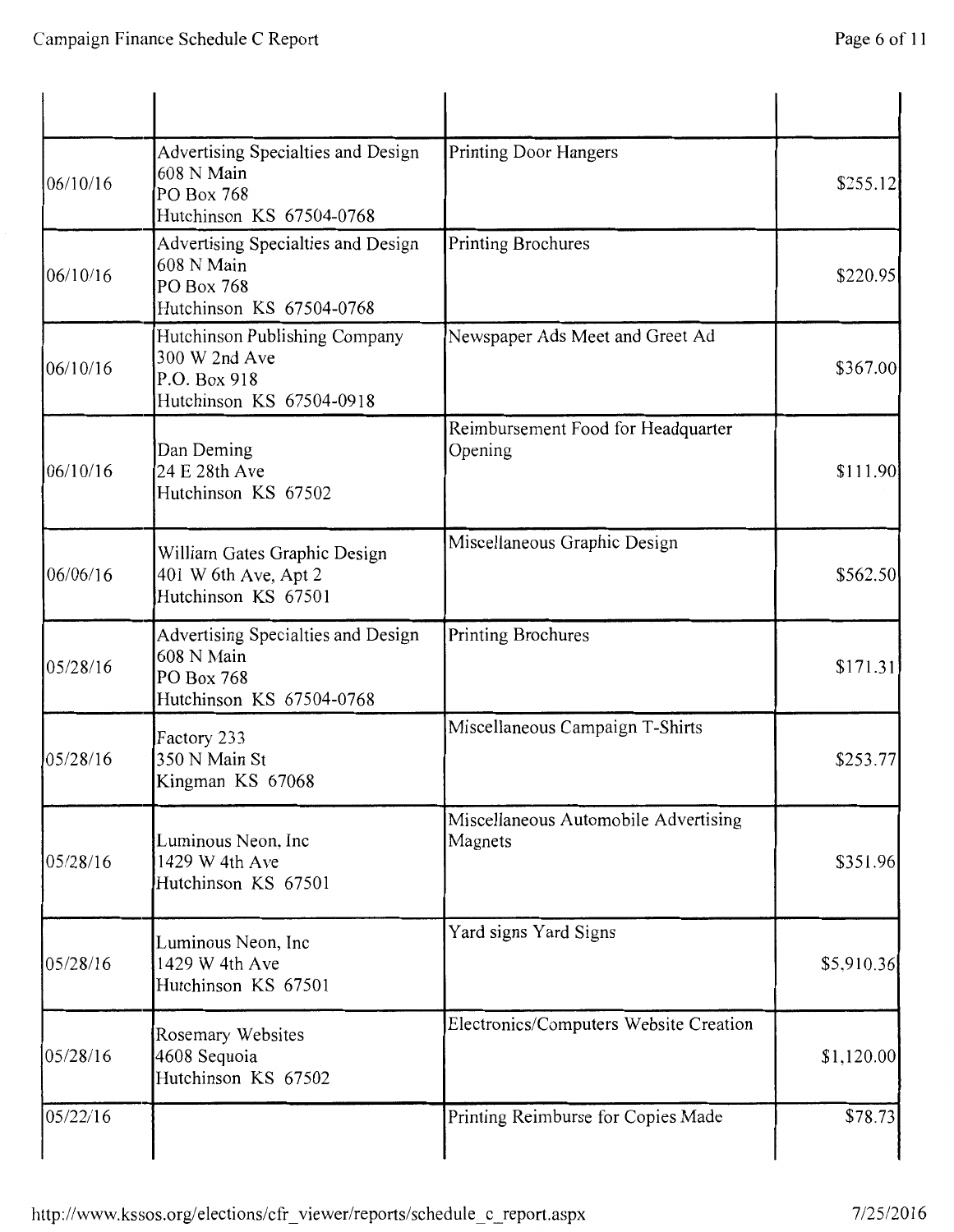|          | John McKee<br>4 Prairie Dunes Dr<br>Hutchinson KS 67502                                    |                                                                      |          |
|----------|--------------------------------------------------------------------------------------------|----------------------------------------------------------------------|----------|
| 05/20/16 | Hutchinson Publishing Company<br>300 W 2nd Ave<br>P.O. Box 918<br>Hutchinson KS 67504-0918 | Newspaper Ads Meet and Greet Ad                                      | \$367.00 |
| 05/18/16 | Advertising Specialties and Design<br>608 N Main<br>PO Box 768<br>Hutchinson KS 67504-0768 | Printing Brochures                                                   | \$223.13 |
| 05/18/16 | Advertising Specialties and Design<br>608 N Main<br>PO Box 768<br>Hutchinson KS 67504-0768 | Miscellaneous Campaign Buttons                                       | \$246.50 |
| 05/09/16 | Ad Astra per Aspera Broadcasting,<br>Inc<br>10 E 5th Ave<br>Hutchinson KS 67501            | Radio/TV Radio Advertising                                           | \$208.00 |
| 05/09/16 | Hutchinson Publishing Company<br>300 W 2nd Ave<br>PO Box 918<br>Hutchinson KS 67504-0918   | Newspaper Ads Event Advertising                                      | \$345.00 |
| 05/09/16 | Laura Dick<br>4805 E. 28th Ave.<br>Hutchinson KS 67502                                     | Fundraising Expenses Reimburse<br>Refreshment Cost at Meet and Greet | \$106.41 |
| 05/09/16 | Edward Berger<br>2501 Briarwood<br>Hutchinson KS 67502                                     | Fundraising Expenses Reimburse Facility<br>Rental for Meet and Greet | \$50.00  |
| 05/09/16 | <b>Edward Berger</b><br>2501 Briarwood Ln.<br>Hutchinson KS 67502                          | Printing Reimburse for Copies                                        | \$151.85 |
| 04/30/16 | The Clarion<br>314 N Main<br>PO Box 337<br>Andale KS 67001                                 | Newspaper Ads Candidate Advertisement                                | \$83.50  |
| 04/30/16 | Advertising Specialties and Design<br>608 N Main<br>PO Box 768<br>Hutchinson KS 67504-0768 | Miscellaneous Automobile Advertising<br>Magnet                       | \$97.09  |
|          |                                                                                            |                                                                      |          |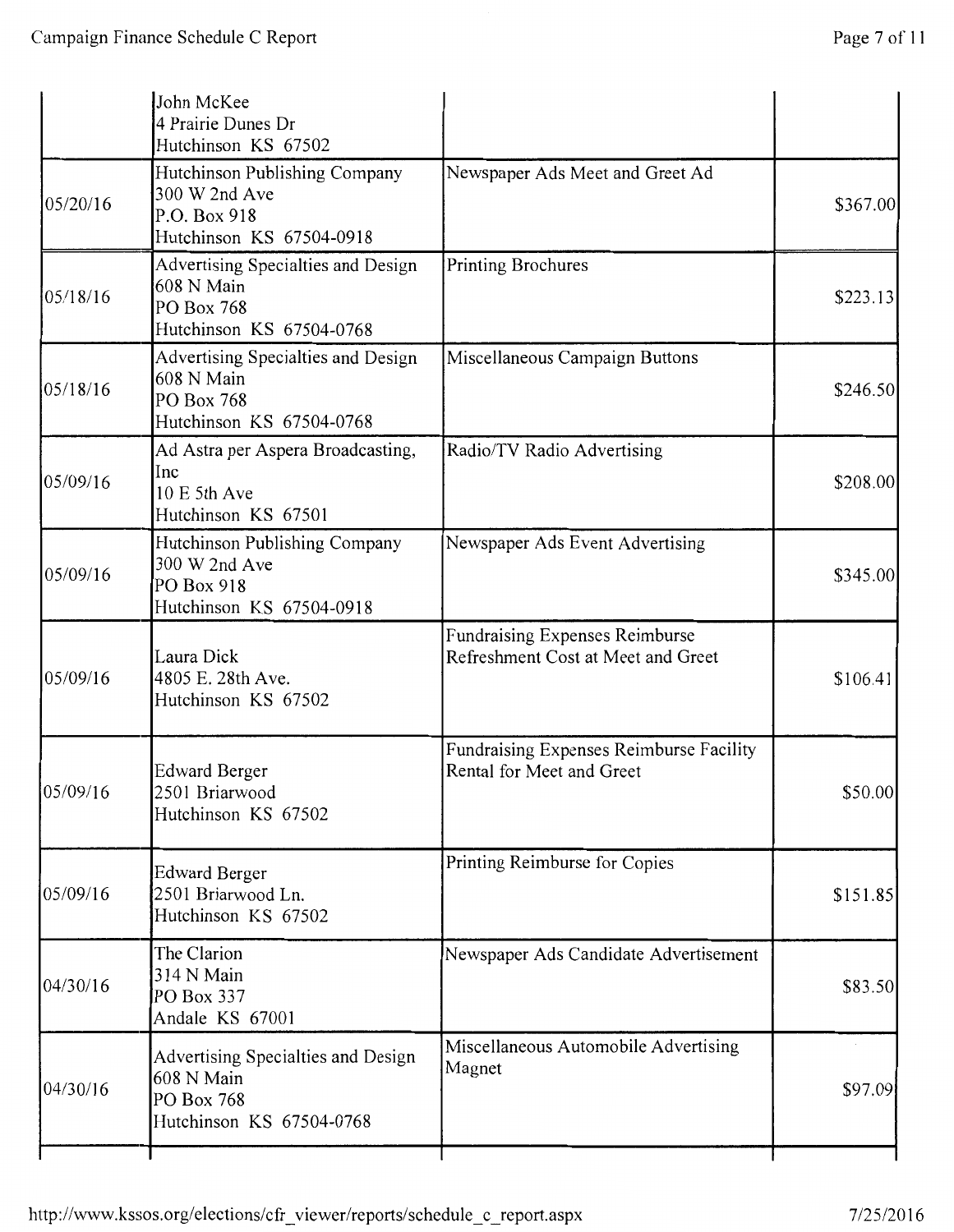| 104/30/16 | Advertising Specialties and Design<br>608 N Main<br>PO Box 768<br>Hutchinson KS 67504-0768  | Printing Announcements and Envelopes              | \$268.75   |
|-----------|---------------------------------------------------------------------------------------------|---------------------------------------------------|------------|
| 04/19/16  | Advertising Specialties and Design<br>608 N Main<br>PO Box 768<br>Hutchinson KS 67504-0768  | Printing Brochures                                | \$223.10   |
| 04/19/16  | Advertising Specialties and Design<br>608 N Main<br>PO Box 768<br>Hutchinson KS 67504-0768  | Printing Announcements                            | \$157.86   |
| 04/19/16  | Ad Astra per Aspera Broadcasting,<br>Inc<br>10 E 5th Ave<br>Hutchinson KS 67501             | Radio/TV Radio Advertising                        | \$1,194.00 |
| 04/08/16  | The Tournament NJCAA Men's<br>Basketball<br>PO Box 745<br>Hutchinson KS 67504-0745          | Miscellaneous Tournament Program<br>Advertisement | \$225.00   |
| 04/08/16  | Cunningham Courier<br>209 E 1st St<br>PO Box 416<br>Cunningham KS 67035-0416                | Newspaper Ads Meet and Greet                      | \$85.00    |
| 04/08/16  | Advertising Specialties and Design<br>608 N Main<br>PO Box 768<br>Hutchinson KS 67504-0768  | Printing Announcements, Envelopes                 | \$158.96   |
| 04/08/16  | Ad Astra per Aspera Broadcasting,<br>Inc<br>10 E 5th Ave<br>Hutchinson KS 67501             | Radio/TV Radio Advertising                        | \$104.00   |
| 04/04/16  | Hutchinson Publishing Company<br>300 W 2nd Ave<br>PO Box 918<br>Hutchinson KS 67504-0918    | Newspaper Ads Listening Tour Ad                   | \$395.00   |
| 03/26/16  | Advertising Specialities and Design<br>608 N Main<br>PO Box 768<br>Hutchinson KS 67504-0768 | Printing Business Cards                           | \$72.80    |
| 03/26/16  | Advertising Specialties and Design<br>608 N Main<br>PO Box 768<br>Hutchinson KS 67504-0768  | Miscellaneous Automobile Advertising<br>Magnets   | \$98.19    |
|           |                                                                                             |                                                   |            |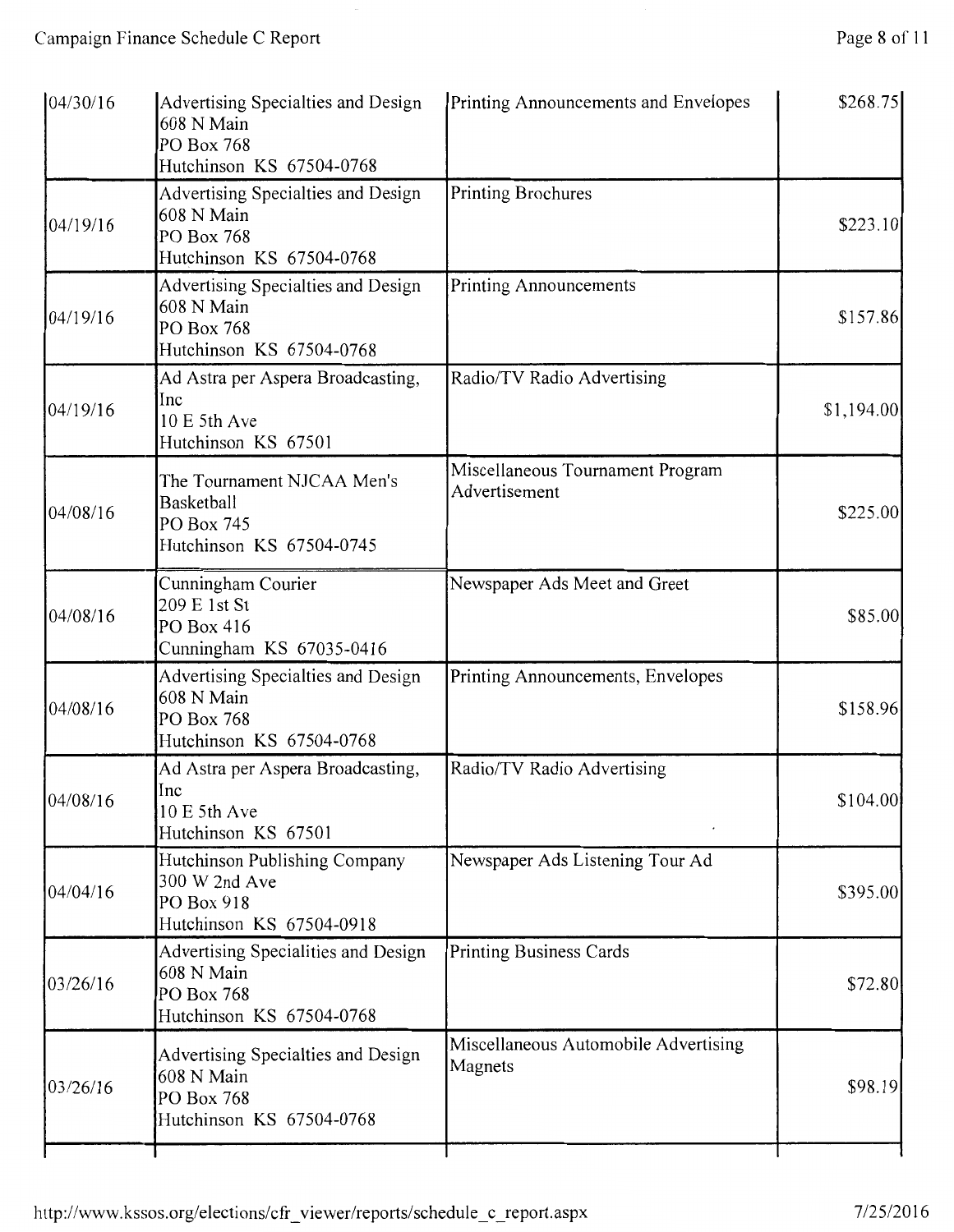| 103/18/16 | Jade Carvalho<br>3607 Spyglass Dr<br>Hutchinson KS 67502                                          | Miscellaneous Reimburse Facebook<br>Advertising           | \$20.00  |
|-----------|---------------------------------------------------------------------------------------------------|-----------------------------------------------------------|----------|
| 03/18/16  | Advertising Specialties and Design<br>608 N Main<br>PO Box 768<br>Hutchinson KS 67504-0768        | <b>Printing Door Hangers</b>                              | \$254.48 |
| 03/18/16  | Sharp Connections, LLC<br>21109 W 81st Terrace<br>Lenexa IN 66220                                 | Voter file Voter List Software                            | \$700.00 |
| 03/14/16  | <b>USPS</b><br>128 E 1st St<br>Hutchinson KS 67501                                                | Postage/Shipping Postage Stamps                           | \$49.00  |
| 03/09/16  | Gilliland & Hayes, LLC<br>20 W 2nd Ave<br>Hutchinson KS 67501                                     | Postage/Shipping Postage for voter<br>solicitaion letters | \$24.96  |
| 03/09/16  | Advertising Specialties and Design<br>608 N Main<br>PO Box 768<br>Hutchinson KS 67504-0768        | Miscellaneous Automobile Advertising<br>Magnet            | \$113.19 |
| 03/09/16  | Ad Astra per Aspera Broadcasting,<br>Inc<br>10 E 5th Ave<br>Hutchinson KS 67501                   | Radio/TV Radio Advertising                                | \$104.00 |
| 02/20/16  | Advertising Specialties and Design<br><b>608 N MAIN</b><br>PO Box 768<br>Hutchinson KS 67504-0768 | <b>Printing Brochures</b>                                 | \$186.86 |
| 02/15/16  | Advertising Specialties and Design<br>608 N Main<br>PO Box 768<br>Hutchinson KS 67504-0768        | Printing Brochures                                        | \$168.49 |
| 02/15/16  | Advertising Specialties and Design<br>608 N Main<br>PO Box 768<br>Hutchinson KS 67504-0768        | Printing Announcements and Envelopes                      | \$159.46 |
| 02/08/16  | Hutchinson Publishing Company<br>300 W 2nd Ave                                                    | Newspaper Ads Event Advertising - The<br>Bee              | \$50.00  |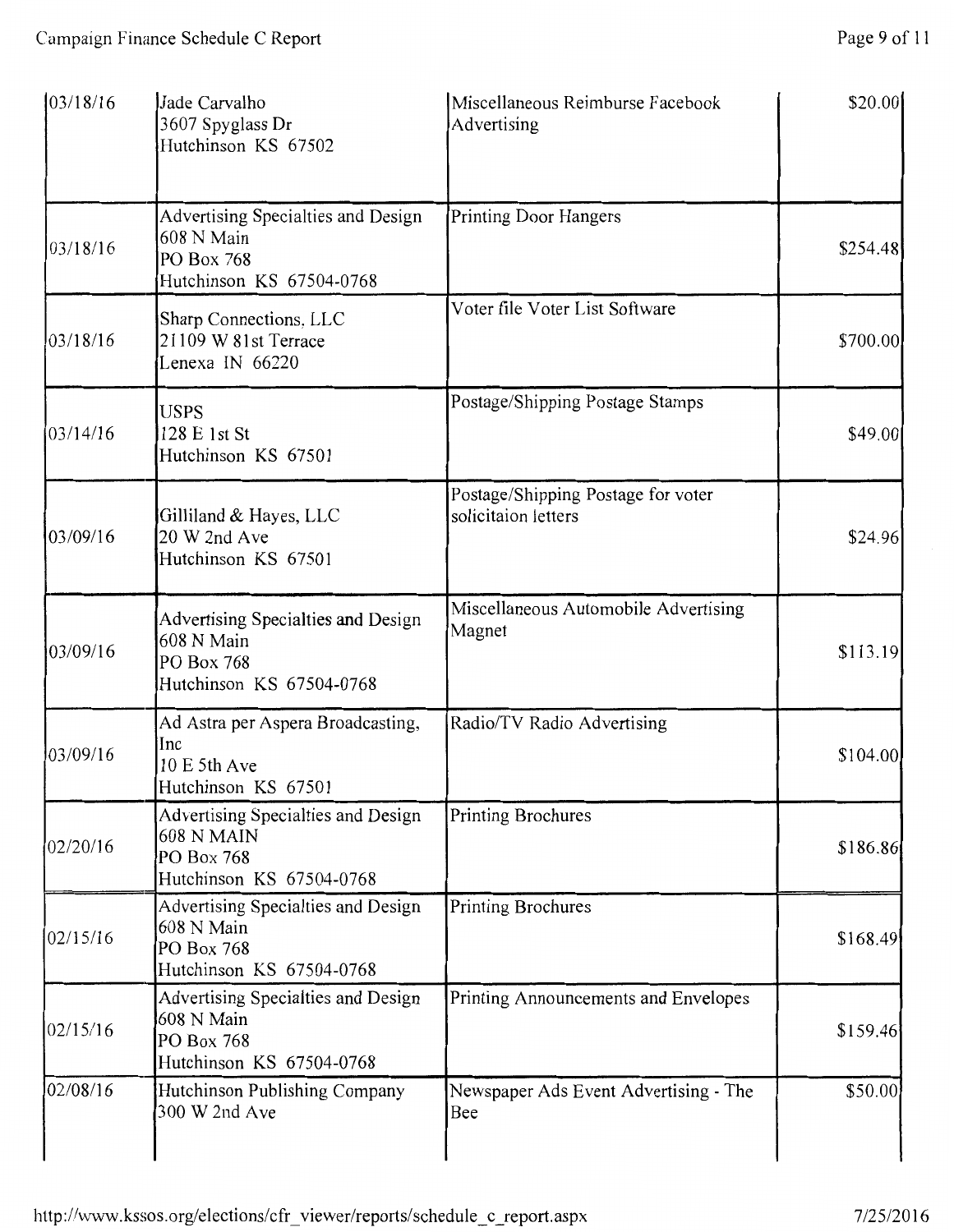|          | PO Box 918                                                                                                  |                                                                      |            |
|----------|-------------------------------------------------------------------------------------------------------------|----------------------------------------------------------------------|------------|
| 02/08/16 | Hutchinson KS 67504-0918<br>Ad Astra per Aspera Broadcasting,<br>Inc<br>10 E 5th Ave<br>Hutchinson KS 67501 | Radio/TV Event Radio Advertising                                     | \$147.00   |
| 02/08/16 | Advertising Specialties and Design<br>608 N Main<br>PO Box 768<br>Hutchinson KS 67504-0768                  | <b>Printing Campaign Buttons</b>                                     | \$246.60   |
| 02/08/16 | Luminous Neon, Inc<br>1429 W 4th Ave<br>Hutchinson KS 67501                                                 | Miscellaneous Outdoor Poster Boards                                  | \$4,774.00 |
| 02/08/16 | <b>Edward Berger</b><br>2501 Briarwood<br>Hutchinson KS 67502                                               | Fundraising Expenses Reimburse Meet and<br>Greet Facility and Snacks | \$180.88   |
| 01/26/16 | <b>KWBW AM/FM</b><br>825 N Main<br>Hutchinson KS 67501                                                      | Radio/TV Radio Interviews                                            | \$1,000.00 |
| 01/26/16 | Ad Astra per Aspera Broadcasting,<br>Inc<br>10 E 5th Ave<br>Hutchinson KS 67501                             | Radio/TV Radio Advertising                                           | \$150.00   |
| 01/25/16 | Advertising Specialties and Design<br>608 N Main<br>PO Box 768<br>Hutchinson KS 67504-0768                  | Printing Brochures                                                   | \$220.68   |
| 01/21/16 | <b>Hutchinson News</b><br>300 W 2nd Ave<br>PO Box 918<br>Hutchinson KS 67504-0918                           | Newspaper Ads Ad for Meet and Greet                                  | \$295.00   |
| 01/18/16 | Kingman Leader-Courier<br>140 N Main<br>Kingman KS 67068                                                    | Newspaper Ads Advertise Event                                        | \$227.63   |
| 01/09/16 | Jayhawk Consulting Services, Inc.<br>10039 Mastin Dr<br>Overland Park KS 66212                              | Polling Voter Poll                                                   | \$500.00   |
|          | <b>Total Itemized Expenditures This Period</b>                                                              |                                                                      | \$83088.46 |
|          | Total Unitemized Expenditures of \$50 or less                                                               |                                                                      | \$0        |
|          | TOTAL EXPENDITURES & OTHER DISBURSEMENTS THIS PERIOD                                                        |                                                                      |            |